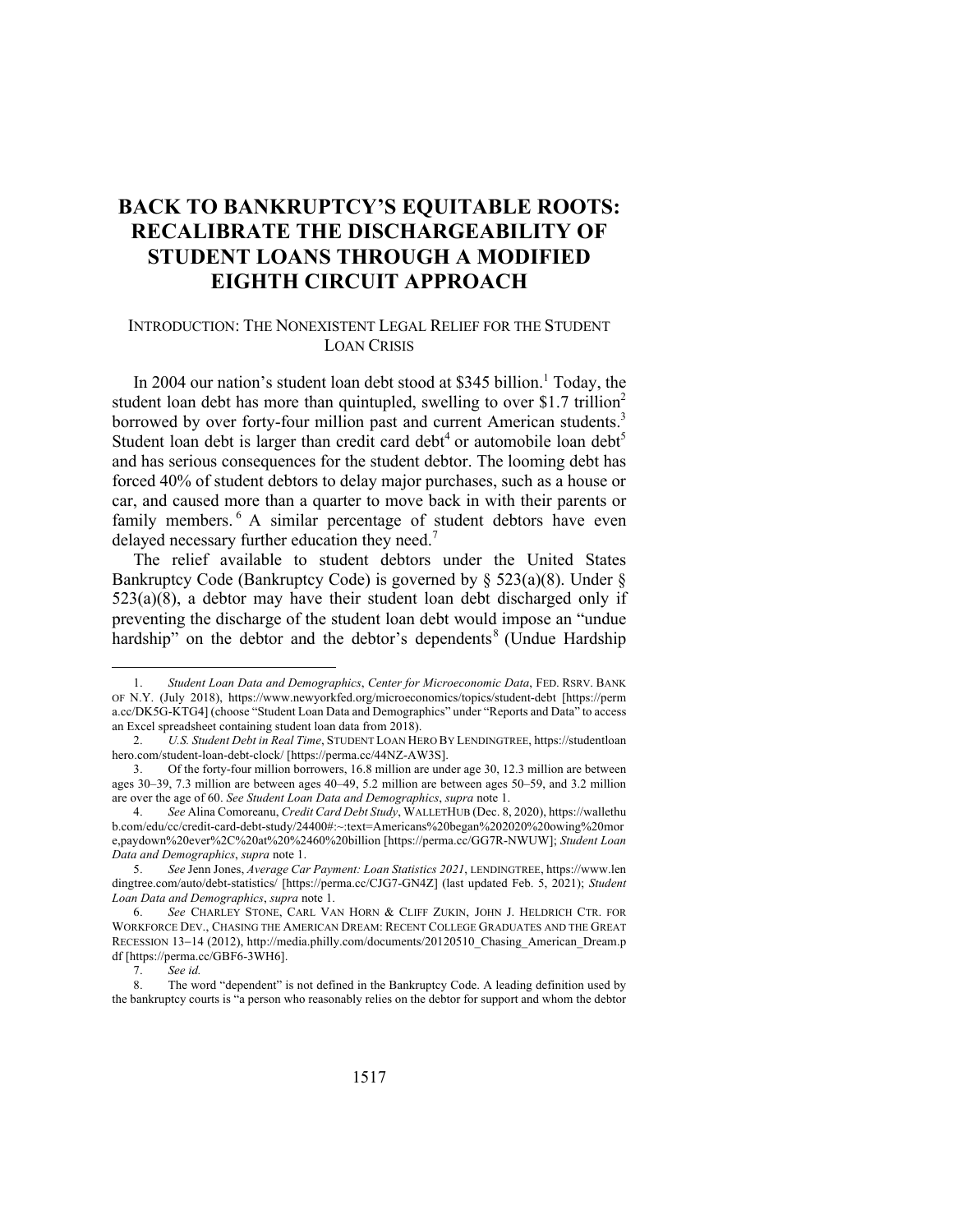Exception).<sup>9</sup> Because Congress has not provided a definition of "undue" hardship," the judiciary has been tasked with creating judicial standards to delineate the Undue Hardship Exception.

Currently, the leading majority standard is the three-part *Brunner* test (*Brunner* Test), which requires the debtor to demonstrate: (1) an inability to maintain minimal standard of living for himself and his dependents; (2) that additional circumstances exist indicating that the minimal standard of living will persist for the student loans' repayment period; and (3) that good faith efforts to repay the loans have been made by the debtor (Good-Faith Prong).<sup>10</sup> This standard employs an all-or-nothing discharge approach, meaning that the bankruptcy court must discharge the debtor's entire student loan debt or none of it—the court has no ability to discharge a portion of the student loan debt.<sup>11</sup> The *Brunner* Test emerged out of a modification of the once-leading *Johnson* test (*Johnson* Test), which contained: (1) a mechanical test; (2) a good faith test; and (3) a policy test.<sup>12</sup> The oncewidely-utilized *Bryant* Poverty test (*Bryant* Poverty Test) attempted to inject an element of objectivity into the *Johnson* Test by using the federal poverty guidelines as a basis for the debtor's financial situation. <sup>13</sup> The current minority standard is the Eighth Circuit's totality-of-thecircumstances test (Totality of the Circumstances Test), which "examines all of the circumstances surrounding a debtor's financial situation to determine whether a debtor qualifies for the [Undue Hardship Exception]."<sup>14</sup>

has reason to and does support financially." Smith v. U.S. Dep't of Educ. (*In re* Smith), 582 B.R. 556, 569 (Bankr. D. Mass. 2018) (quoting Leslie Womack Real Est. v. Dunbar (*In re* Dunbar), 99 B.R. 320, 324 (Bankr. M.D. La. 1989)). A debtor's parent may be considered a dependent. *See* Doe v. Educ. Credit Mgmt. Corp. (*In re* Doe), 325 B.R. 69, 77 (Bankr. S.D.N.Y. 2005) ("Nothing in the Bankruptcy Code or case law suggests that a debtor should be forced to refuse to support a parent who has no other viable means in order to be better able to repay a student loan."), *vacated pursuant to settlement* Mar. 23, 2006. 9. 11 U.S.C. § 523(a)(8).

<sup>10.</sup> *See* Brunner v. N.Y. State Higher Educ. Servs. Corp*.*, 831 F.2d 395, 396 (2d Cir. 1987); *see also infra* note 96 and accompanying text.

<sup>11.</sup> *See* Frank T. Bayuk, Comment, *The Superiority of Partial Discharge for Student Loans Under 11 U.S.C. § 523(a)(8): Ensuring a Meaningful Existence for the Undue Hardship Exception*, 31 FLA. ST. U. L. REV. 1091, 1102 (2004) ("[B]ecause the plain language mandates either full dischargeability or nondischargeability, '§ 523(a)(8) does not authorize a partial discharge of student loans.'" (quoting United Student Aid Funds Inc. v. Taylor (*In re* Taylor), 223 B.R. 747, 753 (B.A.P. 9th Cir. 1998))).

<sup>12.</sup> Pa. Higher Educ. Assistance Agency v. Johnson (*In re* Johnson), 5 Bankr. Ct. Dec. 532, 544– 45 (Bankr. E.D. Pa. 1979); *see also* Andrews v. S.D. Student Loan Assistance Corp. (*In re* Andrews), 661 F.2d 702, 704 (8th Cir. 1981).

<sup>13.</sup> Bryant v. Pa. Higher Educ. Assistance Agency (*In re* Bryant), 72 B.R. 913, 915 (Bankr. E.D. Pa. 1987); *see also* Pa. Higher Educ. Assistance Agency v. Faish (*In re* Faish), 72 F.3d 298, 304 (3d Cir. 1995).

<sup>14.</sup> Jennifer L. Frattini, Note, *The Dischargeability of Student Loans: An Undue* Burden*?*, 17 BANKR. DEVS. J. 537, 564-65 (2001).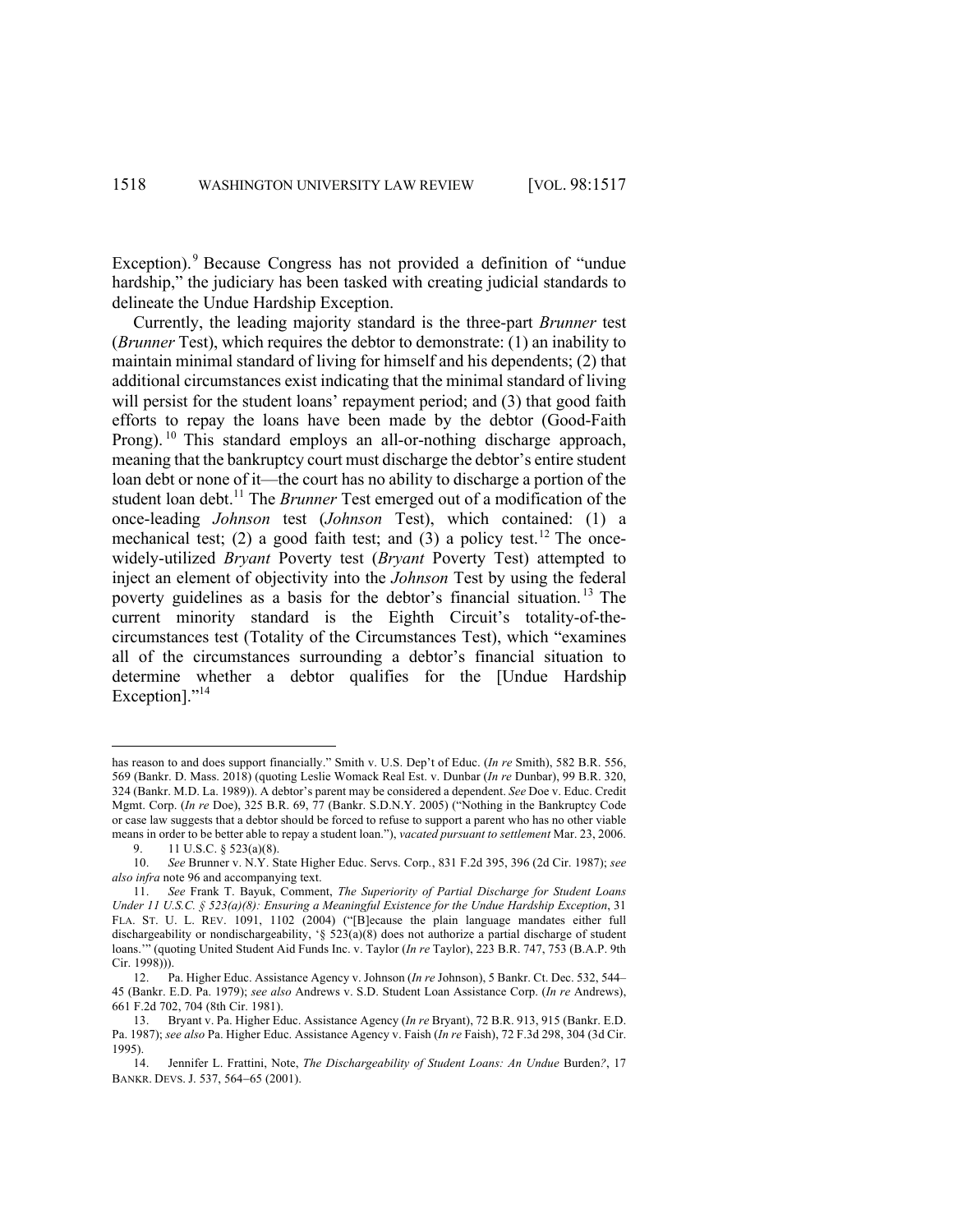This Note examines the bankruptcy courts' attempt to satisfy the Undue Hardship Exception through the application of these four judicial tests. Through an analysis of each test's shortcomings, this Note makes apparent the reasons why it is imperative for Congress to provide a definition of "undue hardship." Not only have bankruptcy judges often bemoaned the duty to define "undue hardship,"<sup>15</sup> but the four judicial tests employed by differing circuits have also created a lack of uniformity and consistency as to what constitutes "undue hardship" and, ultimately, whether a debtor is entitled to the discharge of their student loan debt.<sup>16</sup> For example, a debtor residing in New York City will experience a much harder time establishing undue hardship than a debtor residing in St. Louis due to the different tests applied by the respective circuits.<sup>17</sup> As it is unlikely that Congress will provide a definition of "undue hardship," this Note proposes a new test to be adopted uniformly by the bankruptcy courts for the Undue Hardship Exception. A test that is adopted uniformly by all circuits will bring much needed consistency for both the bankruptcy courts and the debtors who seek discharge. This Note's proposed test relies primarily on the current minority standard—the Eighth Circuit's Totality of the Circumstances Test bolstered with additional factors and considerations.

This Note proceeds in three segments. Parts I and II provide the legislative histories of the Bankruptcy Code and of § 523(a)(8), respectively. The Note will contextualize the nature of  $\S$  523(a)(8) by the various amendments to the Bankruptcy Code and the general principles upon which bankruptcy law is founded.

Part III opens by describing Congress's failure to provide a definition for the Undue Hardship Exception. Then Part III discusses the various Undue Hardship Exception tests. The judiciary's consequent attempt to construct an adequate standard for the Undue Hardship Exception begins chronologically with the misguided *Johnson* Test. The *Bryant* Poverty Test follows with its laudable, yet flawed, effort to inject an element of objectivity to help address the *Johnson* Test's shortcomings. The current standard followed by a majority of the circuits, the *Brunner* Test, is then

<sup>15.</sup> *See* cases cited *infra* note 59.

<sup>16.</sup> *See* Katheryn E. Hancock, Student Article, *A Certainty of Hopelessness: Debt, Depression, and the Discharge of Student Loans Under the Bankruptcy Code*, 33 L. & PSYCH. REV. 151, 165 (2009) ("The current body of case law may contain standards, but the way in which these standards are applied leads to decisions that are not uniform and many times unfair."); Frattini, *supra* note 14, at 538 (arguing through a recent case the "inequitable and detrimental effects that can result from judicial interpretations of undue hardship").

<sup>17.</sup> The Second Circuit applies the *Brunner* Test. *See* Brunner v. N.Y. State Higher Educ. Servs. Corp., 831 F.2d 395 (2d Cir. 1987). The Eighth Circuit applies the Totality of the Circumstances Test. *See* Educ. Credit Mgmt. Corp. v. Jesperson, 571 F.3d 775 (8th Cir. 2009). With different standards, it comes as no surprise that the results may be different as well.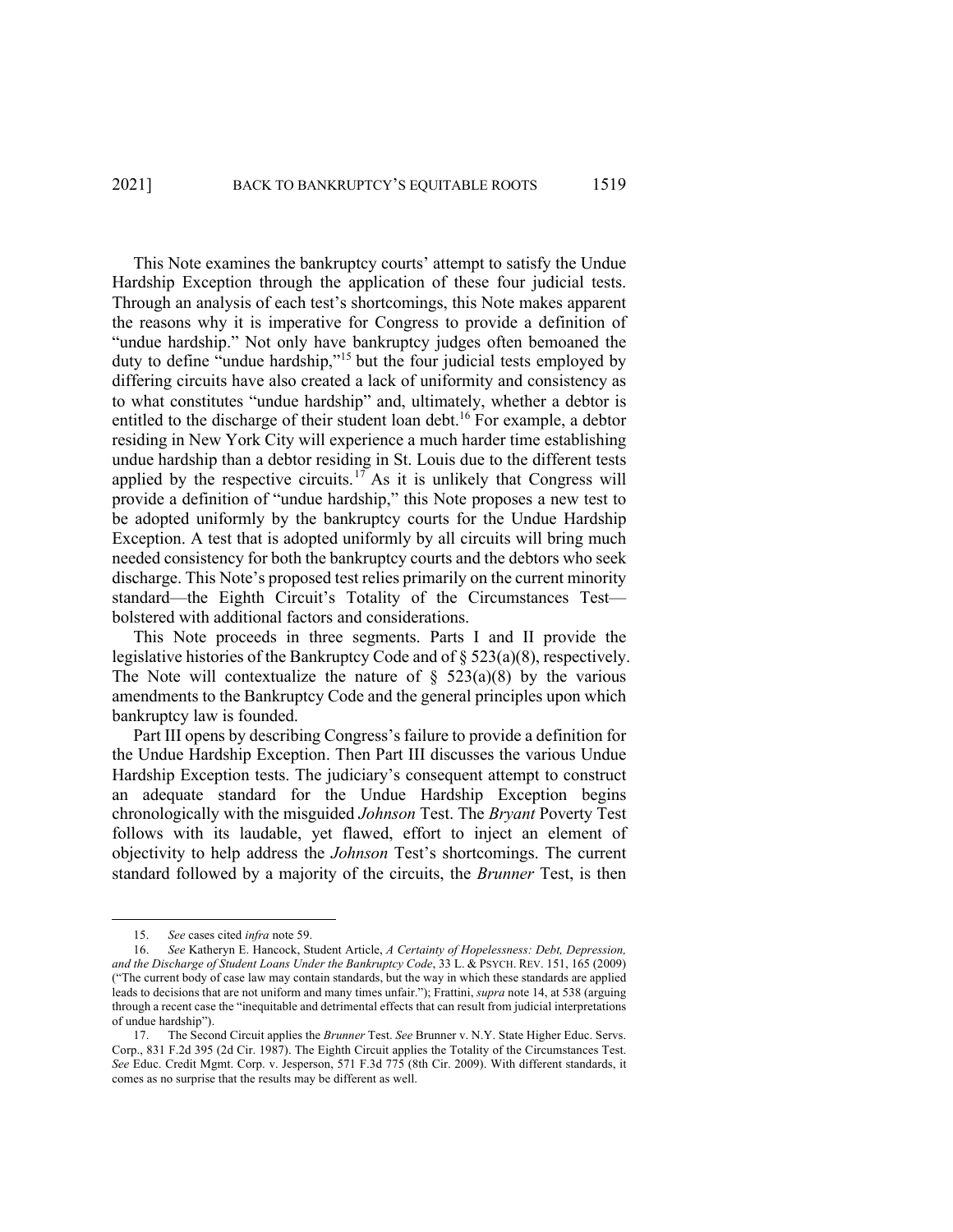examined in depth. This section closes with the current Eighth Circuit's minority approach of the Totality of the Circumstances Test.

Part IV proposes a new standard for the federal judiciary to utilize in determining whether a student loan debtor has satisfied the Undue Hardship Exception. With an emphasis on bankruptcy's equitable nature, this Note's proposed test modifies the Totality of the Circumstances Test in three principal ways. Each modification is provided an explanation and analysis that helps demonstrate why the proposed test is superior to both the *Brunner* Test and the Totality of the Circumstances Test.

Finally, the Note concludes with a brief summary of the inadequacies of the *Brunner* Test and the Totality of the Circumstances Test that this Note's proposed approach attempts to remedy. As a result, this Note advocates for the uniform adoption of the proposed approach throughout the federal judiciary to provide the much-needed relief by American debtors.

# I. HISTORY OF THE BANKRUPTCY CODE: THE CONGRESSIONAL JOURNEY LEADING TO THE NEAR-IMPOSSIBLE UNDUE HARDSHIP EXCEPTION

Currently, the Bankruptcy Code is codified in Title 11 of the United States Code and is subdivided into nine chapters. <sup>18</sup> The United States Constitution grants Congress the power to enact "uniform Laws on the subject of Bankruptcies throughout the United States."<sup>19</sup> However, for much of United States history, a uniform bankruptcy system did not exist.<sup>20</sup> Congress exercised its express power and passed bankruptcy acts in 1800, 1841, 1867, and 1874.<sup>21</sup> Yet, the early bankruptcy system's underlying administrative issues meant that each bankruptcy act was short-lived.<sup>22</sup> It was finally through the Bankruptcy Act of 1898 that Congress was able to

21. *See* Gebbia, *supra* note 19, at 210-11 (noting that these early bankruptcy acts "formulated the essential nature of the federal bankruptcy system and defined the fundamental balance of equities").

<sup>18.</sup> 11 U.S.C. §§ 101-1532.

<sup>19.</sup> U.S. CONST. art. I, § 8, cl. 4. One commentator has found that "[t]he bankruptcy power clause was added to the Constitution with little discussion, late in the drafting process, as a corollary to the commerce clause." Karen M. Gebbia, *The Keepers of the Code: Evolution of the Bankruptcy Community*, 91 AM. BANKR. L.J. 183, 201 (2017).

<sup>20.</sup> *See Bankruptcy Act of 1898*, FED.JUD. CTR., https://www.fjc.gov/history/timeline/bankruptc y-act-1898 [https://perma.cc/S5RX-P6LG]. Controversy over a uniform bankruptcy system involved key issues on "whether the bankruptcy system should (i) be primarily state or federal law, (ii) grant federal courts jurisdiction over nonbankruptcy questions, (iii) be administered primarily by creditors or the government, and, if the latter, (iv) be administered by an executive agency or judicial officers." Gebbia, *supra* note 19, at 199.

<sup>22.</sup> *See id.* at 202-03 (finding that these early bankruptcy acts were enacted "only when national financial panics overcame opposition to federal bankruptcy law . . . . As each financial panic subsided, the underlying concerns, combined with complaints of abuse in bankruptcy administration, and logistical challenges of managing bankruptcy proceedings in far-flung federal district courts, overwhelmed continued support for federal bankruptcy law").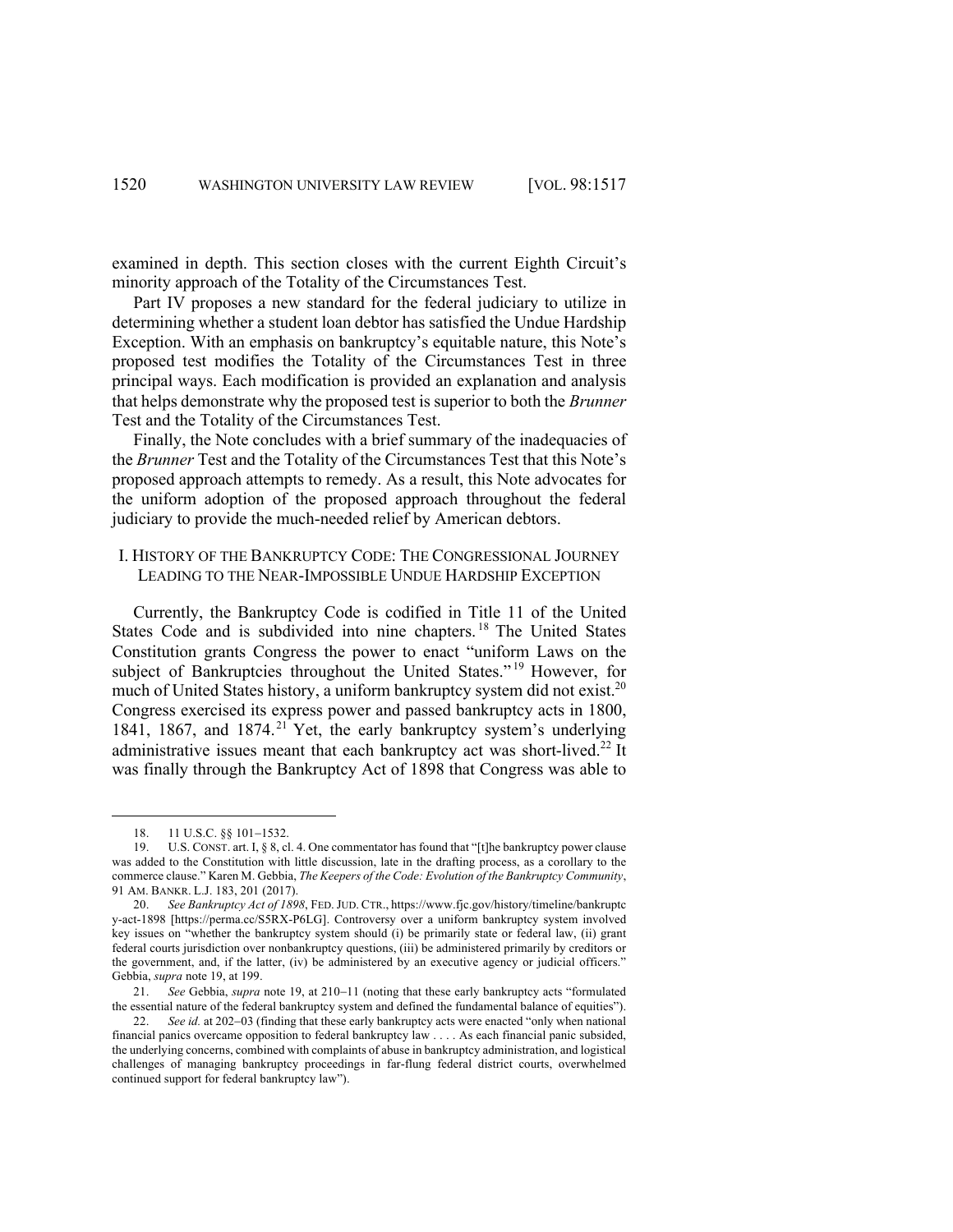establish a national bankruptcy system that would survive.<sup>23</sup> The Bankruptcy Act of 1898 survived because the act was not a response to "economically hard times and emergencies," like the earlier bankruptcy acts, but because largescale industrialization that expanded commerce warranted a comprehensive bankruptcy act.<sup>24</sup> The Bankruptcy Act of 1898 laid the foundation for today's bankruptcy regime. Namely, it created the idea of the fresh financial start principle,  $25$  which underlies modern bankruptcy law.<sup>26</sup> The fresh financial start principle, also known as the fresh start doctrine, functions "to give debtors a new opportunity in life and a clear field for future effort, unhampered by the pressure and discouragement of preexisting debt" (Fresh Financial Start Principle).<sup>27</sup> Ultimately, the Fresh Financial Start Principle warrants relieving debtors of their debt so that they can carry forward in their lives debt-free. The Fresh Financial Start Principle aims to further two additional fundamental policies: alleviation of debtor hardship and encouragement of participation in the economy.<sup>28</sup>

The Amendatory Act of 1938—commonly referred to as the Chandler Act—amended the Bankruptcy Act of 1898.<sup>29</sup> The Chandler Act's fifteen chapters composed a far-reaching statute not only in its scope, but also its purpose.<sup>30</sup> Liquidation<sup>31</sup> provisions were extensively dealt with in the

<sup>23.</sup> *See id.* at 205 (noting that the Bankruptcy Act of 1898 was "largely a product of creditor efforts").

<sup>24.</sup> David S. Kennedy & R. Spencer Clift, III, *An Historical Analysis of Insolvency Laws and Their Impact on the Role, Power, and Jurisdiction of Today's United States Bankruptcy Court and Its Judicial Officers*, 9 J. BANKR. L. & PRAC. 165, 174-75 (2000).

<sup>25.</sup> *See id.* at 175 (noting that, among other things, the act afforded relief to individuals, allowed individual debtors to claim exemptions to give them a chance to start over, allowed discharge of unpaid deficiencies, and established a uniform system of bankruptcy administration).

<sup>26.</sup> *See* Harris v. Viegelahn, 135 S. Ct. 1829, 1838 (2015) ("Shielding a Chapter 7 debtor's postpetition earnings from creditors enables the 'honest but unfortunate debtor' to make the 'fresh start' the Bankruptcy Code aims to facilitate." (quoting Marrama v. Citizens Bank of Mass., 549 U.S. 365, 367 (2007))); *Marrama*, 549 U.S. at 367 ("The principal purpose of the Bankruptcy Code is to grant a '"fresh start" to the "honest but unfortunate debtor."'" (quoting Grogan v. Garner, 498 U.S. 279, 286– 87 (1991))); *Grogan*, 498 U.S. at 286-87 (finding that a "fresh start" for the "honest but unfortunate debtor" is "a central purpose of the [Bankruptcy] Code." (quoting Loc. Loan Co. v. Hunt, 292 U.S. 234, 244 (1934))).

<sup>27.</sup> Layfield v. Dir. of Pub. Safety of Ala. (*In re* Layfield), 12 B.R. 846, 848 (Bankr. N.D. Ala. 1981) (quoting *Loc. Loan Co.*, 292 U.S. at 244).

<sup>28.</sup> *See* John Patrick Hunt, *Help or Hardship?: Income-Driven Repayment in Student-Loan Bankruptcies*, 106 GEO. L.J. 1287, 1296 (2018) (finding that "one policy underlying the [Fresh Financial Start Principle] is relief from the hardship of unmanageable debt"); Margaret Howard, *A Theory of Discharge in Consumer Bankruptcy*, 48 OHIO ST. L.J. 1047, 1048 (1987) (arguing that "discharge should be broadly available in order to restore the debtor to participation in the open credit economy").

<sup>29.</sup> *See* Kennedy & Clift, *supra* note 24, at 176 (noting that the Chandler Act was a response to the Depression).

<sup>30.</sup> *See id.*; Gebbia, *supra* note 19, at 236 (finding that the Chandler Act failed to fix bankruptcy administration issues concerning judicial referees).

<sup>31.</sup> Liquidation "is used in a broad sense as equivalent to 'winding up;' that is, the comprehensive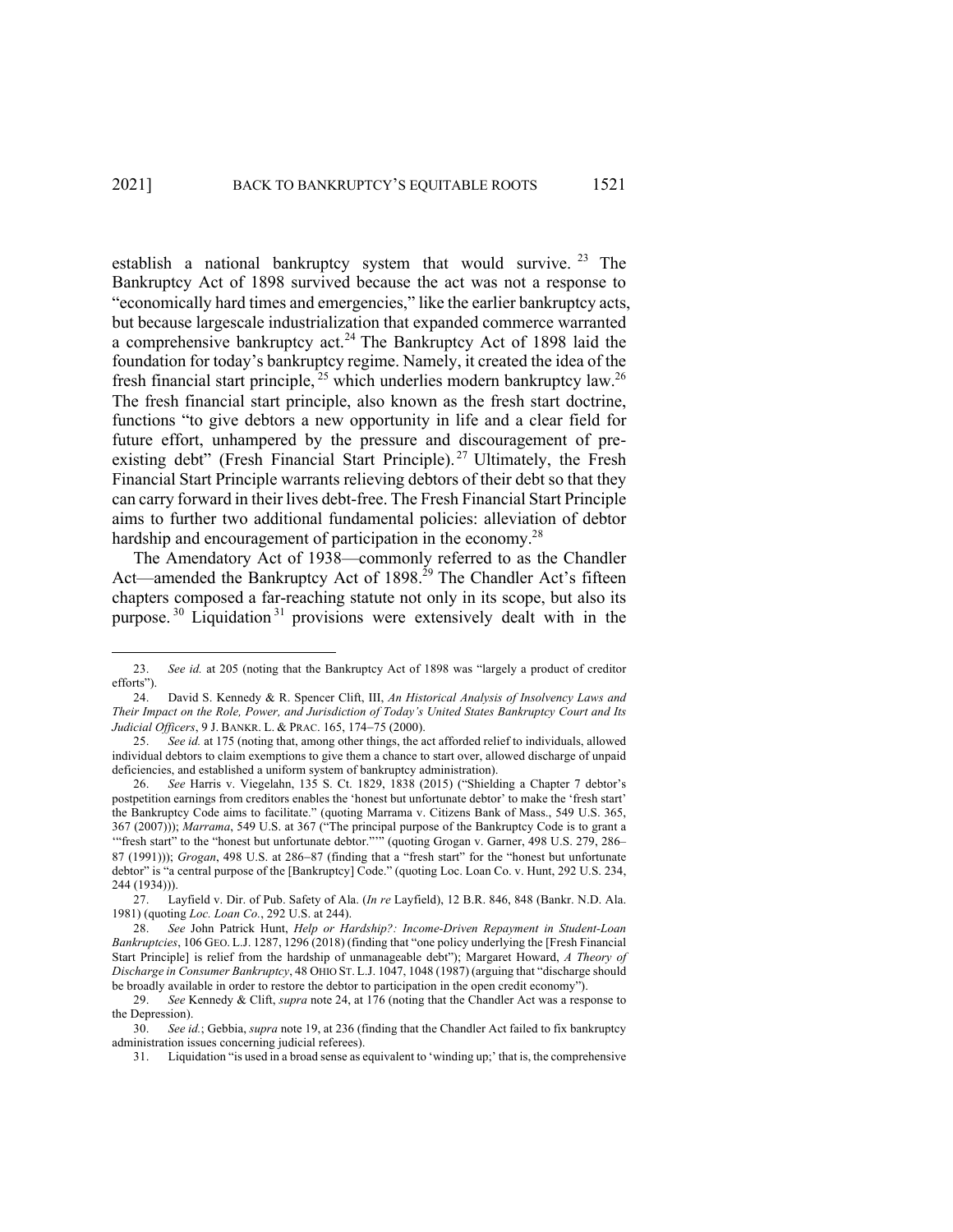Chandler Act's first seven chapters, and the rehabilitation of various classes of debtors was encompassed in chapters eight through fifteen.<sup>32</sup>

While there were more bankruptcy amendments passed between 1938 and 1978,<sup>33</sup> the next major revision came through the Bankruptcy Reform Act of 1978 (Act of 1978), which created today's Bankruptcy Code.<sup>34</sup> The Act of 1978 brought two fundamental changes. The first was the elevation of bankruptcy judges into the federal judiciary.<sup>35</sup> The second was the broad expansion of the bankruptcy court's jurisdiction. Prior to the Act of 1978, the predecessor of the bankruptcy court, bankruptcy referees "had no jurisdiction until there had been a reference by the district court to the referee" and "the [bankruptcy] referee's powers were at all times subject to review by the district judge."36 Through the Act of 1978, "the bankruptcy court essentially [gained] original, but not exclusive jurisdiction over all civil proceedings arising within a bankruptcy case."37 This expansion of the bankruptcy court meant that bankruptcy judges were now better equipped to exercise their equitable powers<sup>38</sup> to alleviate the honest debtor. The Act of 1978 was amended in 1984, 1986, and 1994.39

Next, in 2005, Congress enacted the Bankruptcy Abuse Prevention and Consumer Protection Act of 2005 (BAPCPA).<sup>40</sup> BAPCPA aimed to prevent the perceived abuse of individual debtors seeking relief pursuant to Chapter

process of settling accounts, ascertaining and adjusting debts, collecting assets, and paying off claims." *What Is Liquidation?*, THE L. DICTIONARY, https://thelawdictionary.org/liquidation/ [https://perma.c c/VE2B-NA9H].

<sup>32.</sup> *See* Kennedy & Clift, *supra* note 24, at 176.

<sup>33.</sup> *See* Gebbia, *supra* note 19, at 236-40 (describing notable amendments in 1941, Referee Salary Act of 1946, and amendments in 1952).

<sup>34.</sup> One commentator argues that the Bankruptcy Reform Act of 1978 was the beginning of bankruptcy law's modern era. *See* Robert J. Landry, III, *Ten Years After Consumer Bankruptcy Reform in the United States: A Decade of Diminishing Hope and Fairness*, 65 CATH. U. L.REV. 693, 696 (2016).

<sup>35.</sup> *See* Charles A. Shanor, *An Overview of the Bankruptcy Reform Act of 1978*, 1979 NORTON ANN. SURV. BANKR. L. 8; *see also* Kennedy & Clift, *supra* note 24, at 178-79 (explaining that the "salaries of bankruptcy judges were substantially increased; bankruptcy judges were given the authority to appoint law clerks and also support staff to assist them").

<sup>36.</sup> Kennedy & Clift, *supra* note 24, at 175-76.

<sup>37.</sup> Kennedy & Clift, *supra* note 24, at 178; *see also* Shanor, *supra* note 35 ("[The bankruptcy court] is separate and independent from the district court, to which it had been attached since 1898.").

<sup>38.</sup> While no express grant of equitable powers exists, it has been long held that bankruptcy courts are "essentially courts of equity, and their proceedings inherently proceedings in equity." Pepper v. Litton, 308 U.S. 295, 304 (1939) (quoting Loc. Loan Co. v. Hunt, 292 U.S. 234, 240 (1934)). This means that bankruptcy courts "appl[y] the principles and rules of equity jurisprudence." *Id.* (citing Larson v. First State Bank of Vienna, S.D. (*In re* Eggen), 21 F.2d 936, 938 (8th Cir. 1927)).

<sup>39.</sup> For an overview of these amendments, see Charles Jordan Tabb, *The History of the Bankruptcy Laws in the United States*, 3 AM. BANKR. INST. L. REV. 5, 40-43 (1995).

<sup>40.</sup> Bankruptcy Abuse Prevention and Consumer Protection Act of 2005, Pub. L. No. 109-8, 119 Stat. 23 (codified as amended in scattered sections of 11 U.S.C. §§ 101–1502 ); *see also* Kara J. Bruce, *Rehabilitating Bankruptcy Reform*, 13 NEV. L.J. 174, 175 (2012).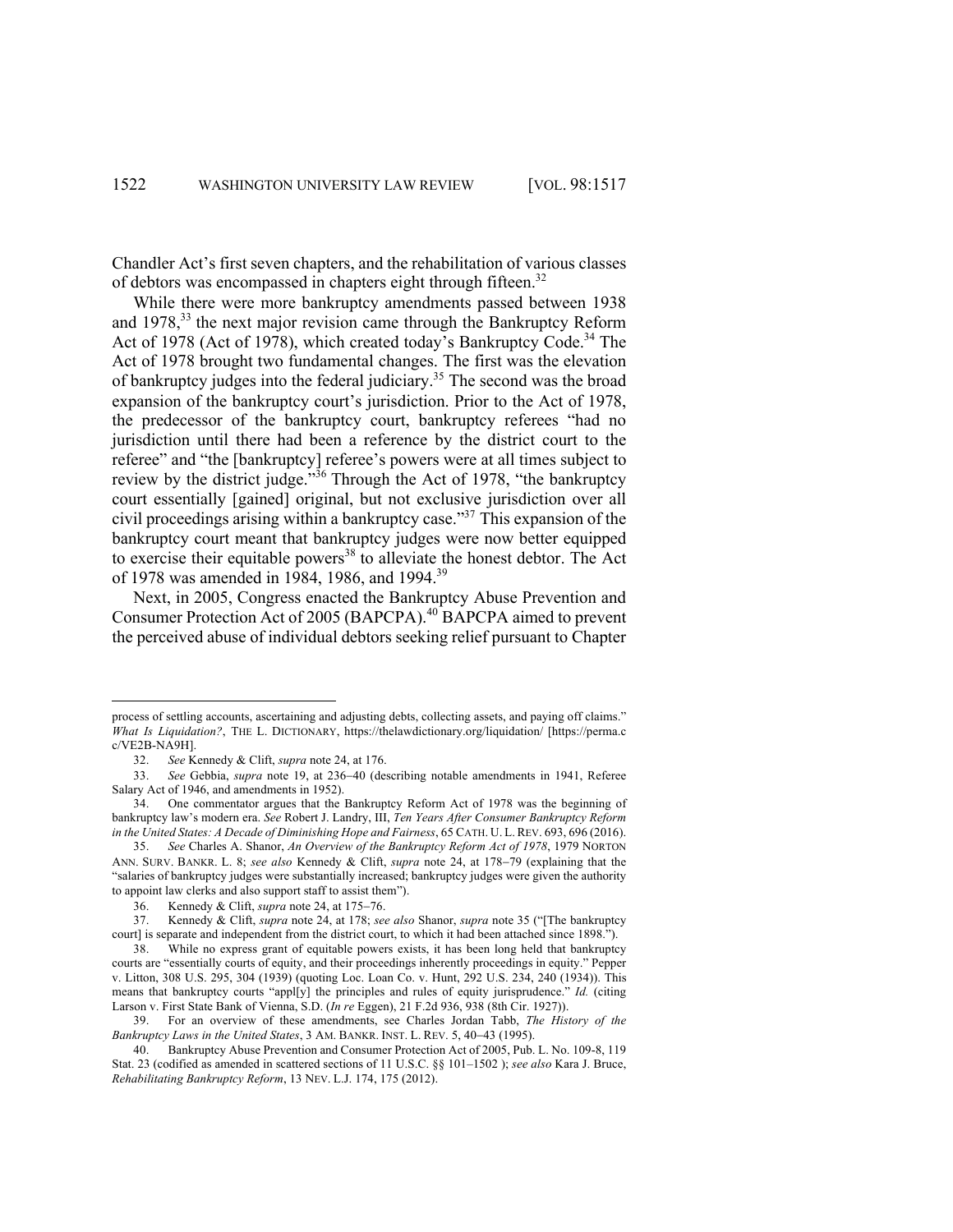7 by shifting the individuals from Chapter 7 to Chapter 13 relief. <sup>41</sup> While a Chapter 7 liquidation generally discharges unsecured debt, such as credit card debt, a Chapter 13 bankruptcy prevents the dischargeability of such consumer loans. $42$  Individual debtors, by being forced to file Chapter 13 bankruptcy, will have to "take personal responsibility and repay their unsecured creditors."<sup>43</sup> Thus, BAPCPA has been argued to have created a shift in the fundamental policy of bankruptcy laws in favor of creditors.<sup>44</sup> Bankruptcy lawyers have "expressed full-throated opposition" to BAPCPA<sup>45</sup> and legal academics have called its substance into question.<sup>46</sup>

## II. HISTORY OF § 523(A)(8)

The Act of 1978 codified the dischargeability of student loan debt through bankruptcy.<sup>47</sup> Following  $\S$  439A of the Education Amendment Act, $48$  the Act of 1978 did not allow the dischargeability of student loans for the first five years of the loan repayment period<sup>49</sup> unless the debtor could establish "undue hardship."<sup>50</sup> When § 523(a)(8) was first enacted in the Act of 1978, its purpose was to "forestall students, who frequently have a large excess of liabilities over assets solely because of their student loans, from abusing the bankruptcy system to shed these loans."51 Congress's fear was

<sup>41.</sup> *See* Bruce M. Price & Terry Dalton, *From Downhill to Slalom: An Empirical Analysis of the Effectiveness of BAPCPA (and Some Unintended Consequences)*, 26 YALE L. & POL'Y REV. 135, 136-37 (2007).

<sup>42.</sup> *See id.* at 137-38.

*Id.* at 138.

<sup>44.</sup> *See* Ronald J. Mann, *Bankruptcy Reform and the "Sweat Box" of Credit Card Debt*, 2007 U. ILL. L. REV. 375, 375-76 (arguing that BAPCPA "radically altered the policies underlying consumer bankruptcy in this country, marking a significant shift in favor of creditors").

<sup>45.</sup> Troy A. McKenzie, *Judicial Independence, Autonomy, and the Bankruptcy Courts*, 62 STAN. L. REV. 747, 803 (2010) ("In large measure, the organized bankruptcy bar viewed the legislation with disdain. Indeed, even though the principal advocates for the statute included the clients of a good slice of elite bankruptcy lawyers (creditor interests generally, and banks more specifically, provided the major impetus for the reforms), most of the bar expressed full-throated opposition."); *see also* Henry J. Sommer, *Trying to Make Sense Out of Nonsense: Representing Consumers Under the "Bankruptcy Abuse Prevention and Consumer Protection Act of 2005"*, 79 AM. BANKR. L.J. 191, 191 (2005) (finding BAPCPA's enactment to be "a story of money, political mean-spiritedness, and intellectual dishonesty").

<sup>46.</sup> Brian Rothschild, *The Illogic of No Limits on Bankruptcy*, 23 EMORY BANKR. DEVS. J. 473, 475 n.1 (2007) (collecting BAPCPA criticism and describing the academic response as "consistently negative").

<sup>47.</sup> *See* Frattini, *supra* note 14, at 539.

<sup>48.</sup> Education Amendments of 1976, Pub. L. No. 94-482, § 439A, 90 Stat. 2081, 2141 (codified at 20 U.S.C. § 1087-3 (1976)) (repealed 1978) (prohibiting discharge of student loans in bankruptcy for the first five years of loan repayment unless the debtor could establish undue hardship).

<sup>49.</sup> *Id.*

<sup>50.</sup> *Id.*

<sup>51.</sup> Brunner v. N.Y. State Higher Educ. Servs. Corp. (*In re* Brunner), 46 B.R. 752, 755 (S.D.N.Y. 1985) (citing COMM'N ON THE BANKR. L. OF THE U.S., REPORT OF THE COMMISSION ON THE BANKRUPTCY LAWS OF THE UNITED STATES, H.R. Doc. No. 93-137, pt. II, at 140 n.14 (1973)).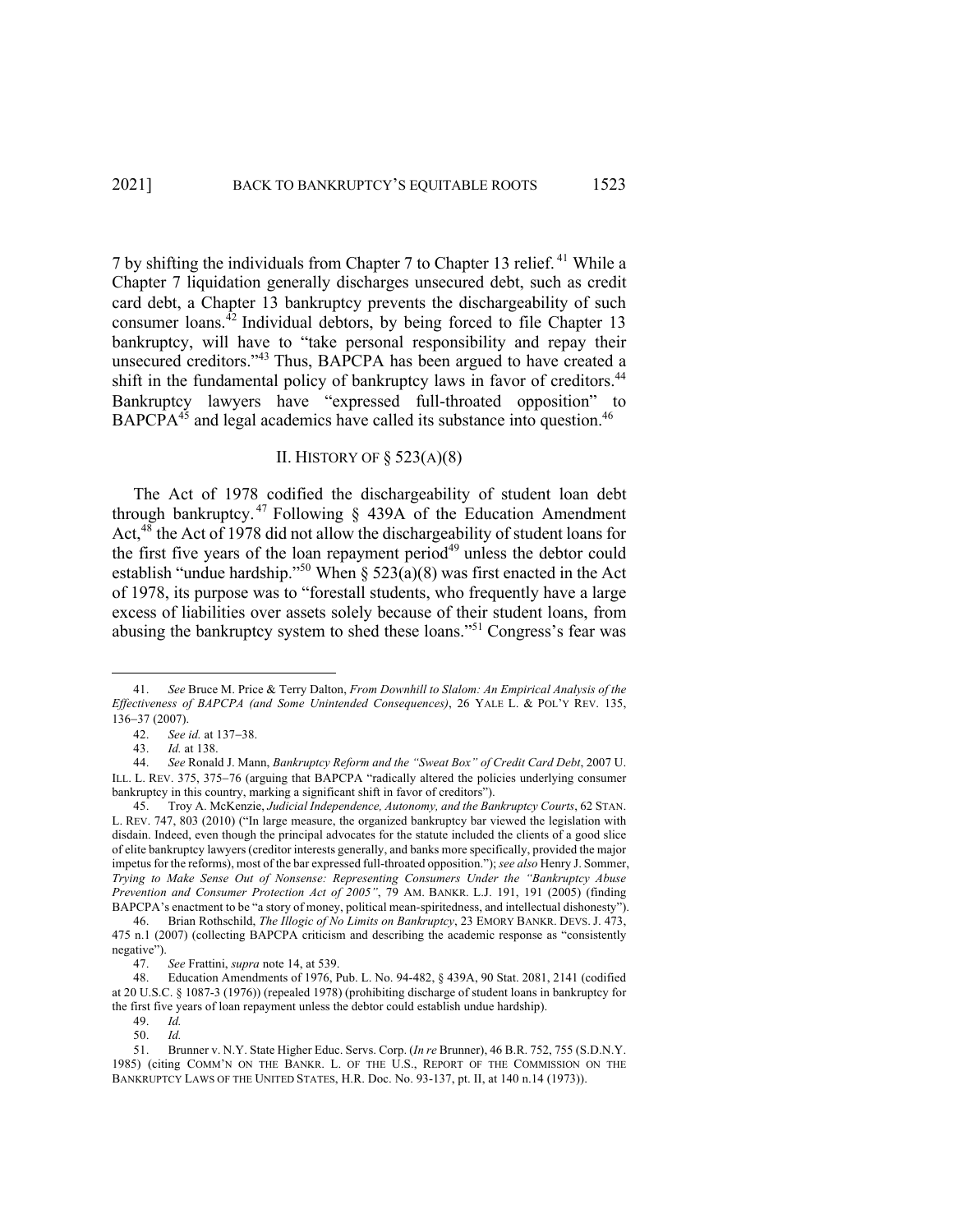that students would finance their education through student loans, then immediately obtain a discharge through bankruptcy upon graduation without any attempt to repay.<sup>52</sup>

In 1990, the five-year dischargeability exception was extended to seven years. <sup>53</sup> Then, in 1998, the Bankruptcy Code eliminated the seven-year dischargeability exception for federally-guaranteed student loans and provided that these loans could *only* be discharged through the Undue Hardship Exception.<sup>54</sup> Finally, starting in 2005, BAPCPA removed the seven-year dischargeability exception entirely, and the Undue Hardship Exception became the *only* available means for all educational loans—both government-issued and private student loans. <sup>55</sup> Legislative history regarding BAPCPA's removal the seven-year dischargeability exception is "sparse."<sup>56</sup> However, Representative Lindsey Graham of South Carolina seems to have originated the idea on May 5, 1999 when he stated, "we are trying to give the private lender the same protection under bankruptcy that the federally guaranteed loan program has."<sup>57</sup> Representative Graham's purpose was to provide private institutional lenders stronger protection by making discharge of student loans harder for their debtors.<sup>58</sup>

#### III. WHAT IS THE UNDUE HARDSHIP EXCEPTION?

"Undue hardship" is undefined in the Bankruptcy Code.<sup>59</sup> Through a trial-and-error approach of creating, amending, and re-amending different standards,<sup>60</sup> the judiciary has attempted over the years to unpack what

- 57. 145 Cong. Rec. 8567 (1999) (statement of Rep. Graham).
	- 58. *See id.*

<sup>52.</sup> *See* H.R. Doc. No. 93-137, pt. I, at 170; *see also id.* at 176-77 (reporting that the Commission found it "reprehensible" and "a threat to the continuance of educational loan programs" that "[s]ome individuals have financed their education and upon graduation have filed petitions under the Bankruptcy Act and obtained a discharge without any attempt to repay the educational loan and without the presence of any extenuating circumstance").

<sup>53.</sup> *See* Student Loan Default Prevention Initiative Act of 1990, Pub. L. No. 101-508, § 3006(b), 104 Stat. 1388-25, 1388-28 to -29. *See also* Daniel A. Austin, *The Indentured Generation: Bankruptcy and Student Loan Debt*, 53 SANTA CLARA L. REV. 329, 363–64 (2013).

<sup>54.</sup> *See* Higher Education Amendments of 1998, Pub. L. No. 104-244, § 971, 112 Stat. 1581, 1837.

<sup>55.</sup> *See* 11 U.S.C. § 523(a)(8).

<sup>56.</sup> Nunez v. Key Educ. Res./GLESI (*In re* Nunez), 527 B.R. 410, 413 (Bankr. D. Or. 2015) ("The legislative history with respect to BAPCPA's amendments to  $\S 523(a)(8)$  is sparse . . . .").

<sup>59.</sup> *See* Speer v. Educ. Credit Mgmt. Corp*.* (*In re* Speer), 272 B.R. 186, 191 (Bankr. W.D. Tex. 2001) ("[T]he statute Congress crafted gives the Courts absolutely no guidance as to what would constitute 'undue hardship' other than a Webster's dictionary."); Kopf v. U.S. Dep't of Educ. (*In re*  Kopf), 245 B.R. 731, 736 (Bankr. D. Me. 2000) ("Without express statutory definition, 'undue hardship' has proved an eely notion. Courts have long struggled to articulate its content.").

<sup>60.</sup> *See* Robert F. Salvin, *Student Loans, Bankruptcy, and the Fresh Start Policy: Must Debtors be Impoverished to Discharge Educational Loans?*, 71 TUL. L. REV. 139, 149 n.64 (1996) ("The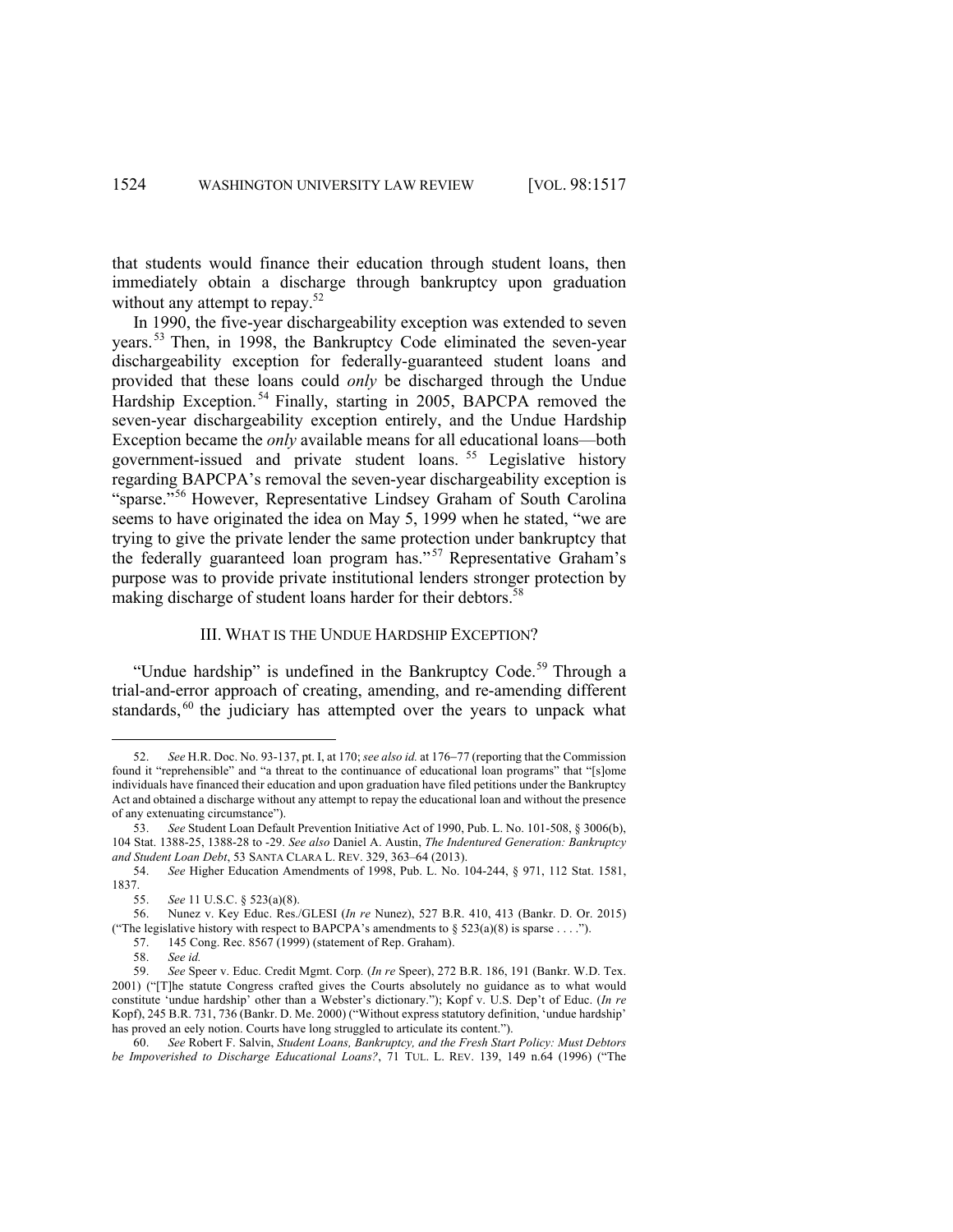exactly "undue hardship" means within the Bankruptcy Code.<sup>61</sup> The lack of congressional guidance has left the judiciary on an island to create an "undue hardship" standard, and no uniform standard exists today. $62$ 

#### *A. The* Johnson *Test—A Misguided First Attempt at the Undue Hardship Exception*

The *Johnson* Test was the federal judiciary's first attempt at formulating an "undue hardship" standard.63 The *Johnson* Test employs three prongs, each of which is necessary to determine whether the student debtor is entitled to the Undue Hardship Exception in §  $523(a)(8)^{64}$ 

The first prong is a mechanical analysis where the court asks whether "the debtor's future financial resources for the longest foreseeable period of time allowed for the repayment of the loan be sufficient to support the debtor and his dependent[s] at a subsistence or poverty standard of living, as well as to fund repayment of the student loan[.]"65 With this inquiry, the court is assessing the sufficiency of the debtor's financial resources, both in the present and future, to determine whether the debtor and her dependents can live at or above poverty while simultaneously making repayments on the loans. "If the debtor is living above poverty level, and is still capable of making the minimal payments toward her loans, then the test is satisfied and the debt cannot be discharged."<sup>66</sup> The test's strict language of "subsistence or poverty" level has been derided as a "harsh standard" that "is contradictory to the basic principles of United States bankruptcy laws, which exist so that individuals who are over their heads in debt are not forced to live an oppressive lifestyle."<sup>67</sup>

The second prong is a good faith test where the court asks two questions: "(a) Was the debtor negligent or irresponsible in his efforts to minimize

variations [of undue hardship standards] that exist from court to court are staggering. Even courts purporting to use the same test will differ in the subtleties with which the test is applied.").

<sup>61.</sup> *See* Brunner v. N.Y. State Higher Educ. Servs. Corp. (*In re* Brunner), 46 B.R. 752, 753 (S.D.N.Y. 1985) ("The existence of the adjective 'undue' indicates that Congress viewed garden-variety hardship as insufficient excuse for a discharge of student loans, but the statute otherwise gives no hint of the phrase's intended meaning."); Robert C. Cloud, *When Does Repaying a Student Loan Become an Undue Hardship?*, 185 EDUC. L. REP. 783, 784 (2004) (observing that "[m]any bankruptcy courts have interpreted undue hardship harshly and narrowly").

<sup>62.</sup> *See* Edward Paul Canterbury, Comment, *The Discharge of Student Loans in Bankruptcy: A Debtor's Guide to Obtaining Relief*, 32 OHIO N.U. L. REV. 149, 149 (2006) (noting that the undue hardship standard "has produced unpredictable and unfair results due to Congress' failure to adequately define the contours of the standard").

<sup>63.</sup> Pa. Higher Educ. Assistance Agency v. Johnson (*In re* Johnson), 5 Bankr. Ct. Dec. 532 (Bankr. E.D. Pa. 1979); *see also In re* Roberson, 999 F.2d 1132 (7th Cir. 1993).

<sup>64.</sup> *In re Johnson*, 5 Bankr. Ct. Dec. at 544–45.

<sup>65.</sup> *In re Roberson*, 999 F.2d at 1134.

<sup>66.</sup> Frattini, *supra* note 14, at 553.

<sup>67.</sup> *Id.* at 554.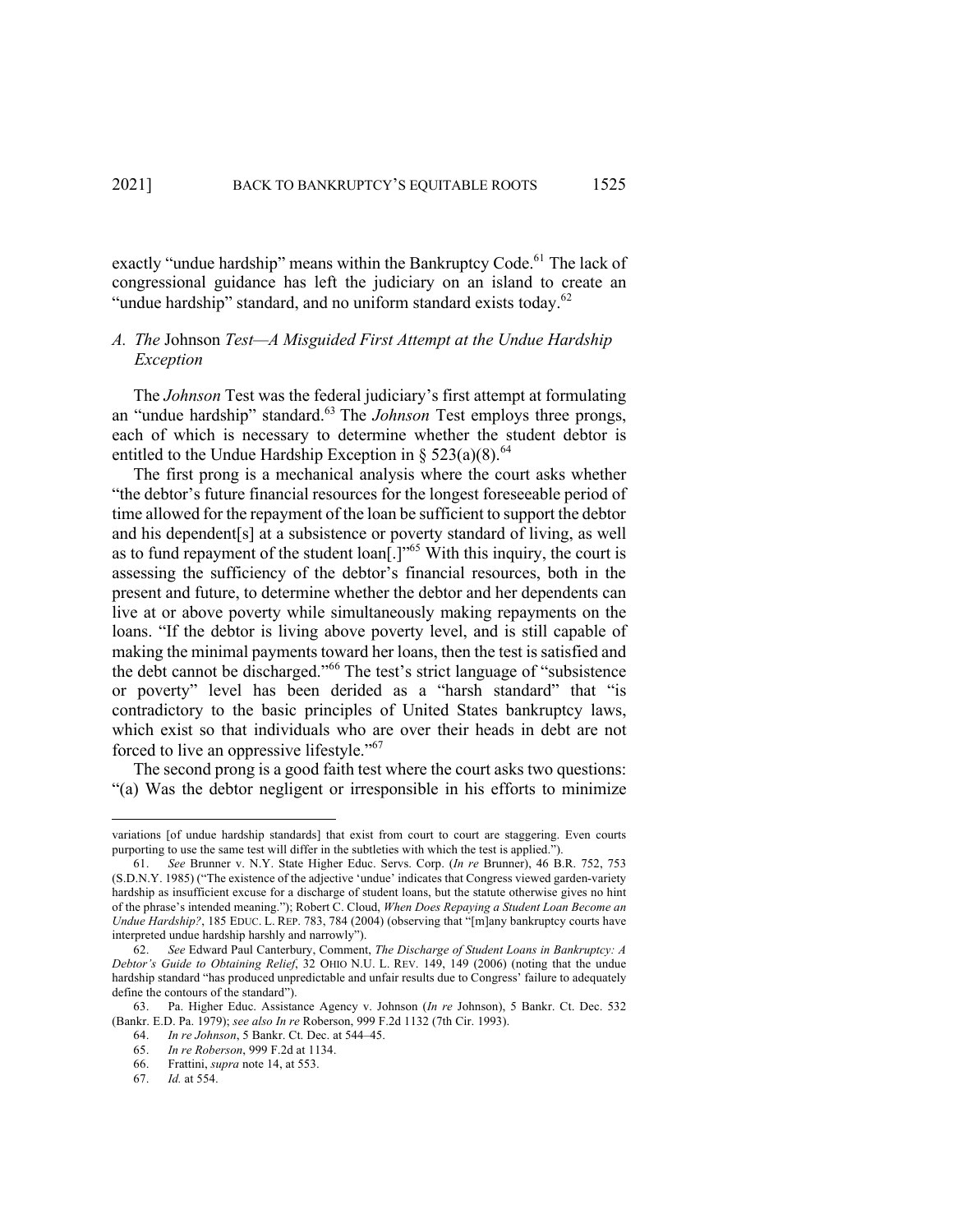expenses, maximize resources or secure employment? [and] (b) If 'yes,' then would lack of such negligence or irresponsibility have altered the answer to the mechanical test?" $68$ <sup>With</sup> this inquiry, the court is determining whether the debtor has made good faith efforts to repay her student loans. If a debtor proves good faith efforts to repay her student loans, then the debt should be discharged.<sup>69</sup> However, if the court finds that the debtor did not act in good faith—namely, if the debtor acted negligently or irresponsibly then "a presumption against discharge is established and the court must then proceed to the third prong of the [*Johnson* Test]."70 This good faith test, however, has been criticized for being too subjective.<sup>71</sup> In practice, the good faith test allows for an "overly critical" determination of what are "reasonable" actions by the debtor.<sup>72</sup> Judges are afforded a "broad power" to "probe into the daily lives of debtors by arbitrarily deciding which actions of the debtor are proper and improper."<sup>73</sup>

If the debtor passes the first two prongs, then the court reaches the *Johnson* Test's final prong. This last prong is a policy test where the court asks:

Do the circumstances—i.e., the amount and percentage of the total indebtedness of the student loan and the employment prospects of the petitioner indicate:

(a) [t]hat the dominant purpose of the bankruptcy petition was to discharge the student debt, or

(b) [t]hat the debtor has definitively benefitted financially from the education which the loan helped to finance?<sup>74</sup>

In other words, based on the debtor's financial circumstances, the bankruptcy petition's main purpose must not be an attempt to discharge the student loan debt, and the debtor must not have gained a benefit financially from the education received by the student loans. If either question is answered in the affirmative, then the debt cannot be discharged.

<sup>68.</sup> *In re Roberson*, 999 F.2d at 1134-35; *see also* Frattini, *supra* note 14, at 554 (explaining that "the rationale behind the good faith test is consistent with both the [Bankruptcy] Code's fresh start policy as well as the congressional objective of precluding intentional abusers from discharging their student loans, while granting relief to the 'honest but unfortunate debtor.'").

<sup>69.</sup> Frattini, *supra* note 14, at 554.

<sup>70.</sup> *Id*.

<sup>71.</sup> *See, e.g.*, *id.*

<sup>72.</sup> *Id.*

<sup>73.</sup> *Id.* For an example of the prong's harshness and subjectivity afford to the judges, see Boston v. Utah Higher Educ. Assistance Auth. (*In re* Boston), 119 B.R. 162, 165 (Bankr. W.D. Ark. 1990) (finding a debtor who attempted to find employment but was unsuccessful to fail the good faith prong because the court found that the debtor failed to prove the existence of other employment opportunities within the debtor's home city or elsewhere).

<sup>74.</sup> *In re* Roberson, 999 F.2d 1132, 1135 (7th Cir. 1993).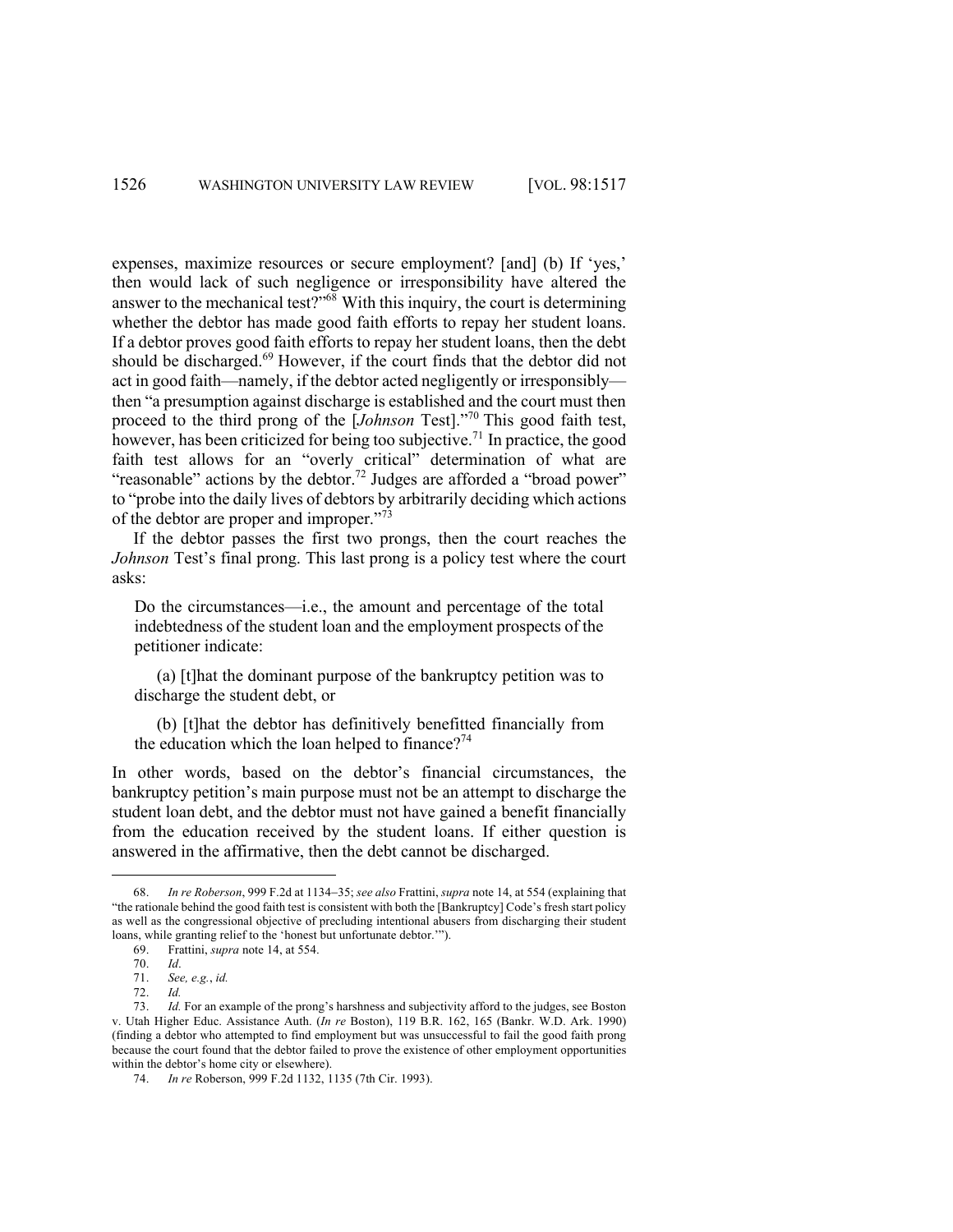The *Johnson* Test's three prongs illustrate its complexity and inherent subjectivity, which has caused the test to be rejected by a majority of the courts.<sup>75</sup> While bankruptcy courts are guided by negligence principles to determine whether a debtor has fulfilled the good faith test, bankruptcy judges still possess the ability to peer into a debtor's personal life to determine subjectively whether good faith has been satisfied. Additionally, the last prong, the policy test, affords the bankruptcy courts too much subjectivity in determining whether the circumstances demonstrate that the "dominant" purpose of the bankruptcy petition was to discharge student loans. Nevertheless, the test has served as the foundation for the *Bryant* Poverty Test and the *Brunner* Test.

#### *B.* Bryant *Poverty Test—A Flawed Attempt of Objectivity*

In an attempt to address the *Johnson* Test's inherent subjectivity, the *Bryant* Poverty Test was created to "place the element of objectivity into the process of decision-making." <sup>76</sup> The *Bryant* Poverty Test has been proposed as follows:

We propose, as a starting position, to analyze the income and resources of the debtor and his dependents in relation to federal poverty guidelines established by the United States Bureau of the Census and determine the dischargeability of the student loan obligation on the basis of whether the debtor's income is substantially over the amounts set forth in those guidelines or not. If not, a discharge will result only if the debtor can establish "unique" and "extraordinary" circumstances which should nevertheless render the debt dischargeable. If the debtor's income is below or close to the guideline, the lender can prevail only by establishing that circumstances exist which render these guidelines unrealistic, such as the debtor's failure to maximize his resources or clear prospects of the debtor for future income increases. We feel that such a test will decrease, if not eliminate, the resort to the unbridled subjectivity which seems to pervade many of the decisions in this area.77

In other words, the *Bryant* Poverty Test attempts to alleviate the subjectivity afforded to bankruptcy judges under the *Johnson* Test by using the federal poverty guidelines as an objective guide to measure the debtor's minimum

<sup>75.</sup> *See* Bryant v. Pa. Higher Educ. Assistance Agency (*In re* Bryant), 72 B.R. 913, 915 n.2 (Bankr. E.D. Pa. 1987) (criticizing the *Johnson* test as "unfortunately complicated" and creating a new test); *In re Roberson*, 999 F.2d at 1135 (expressly rejecting the *Johnson* Test).

<sup>76.</sup> *In re Bryant*, 72 B.R. at 915.

<sup>77.</sup> *Id.* (emphasis added).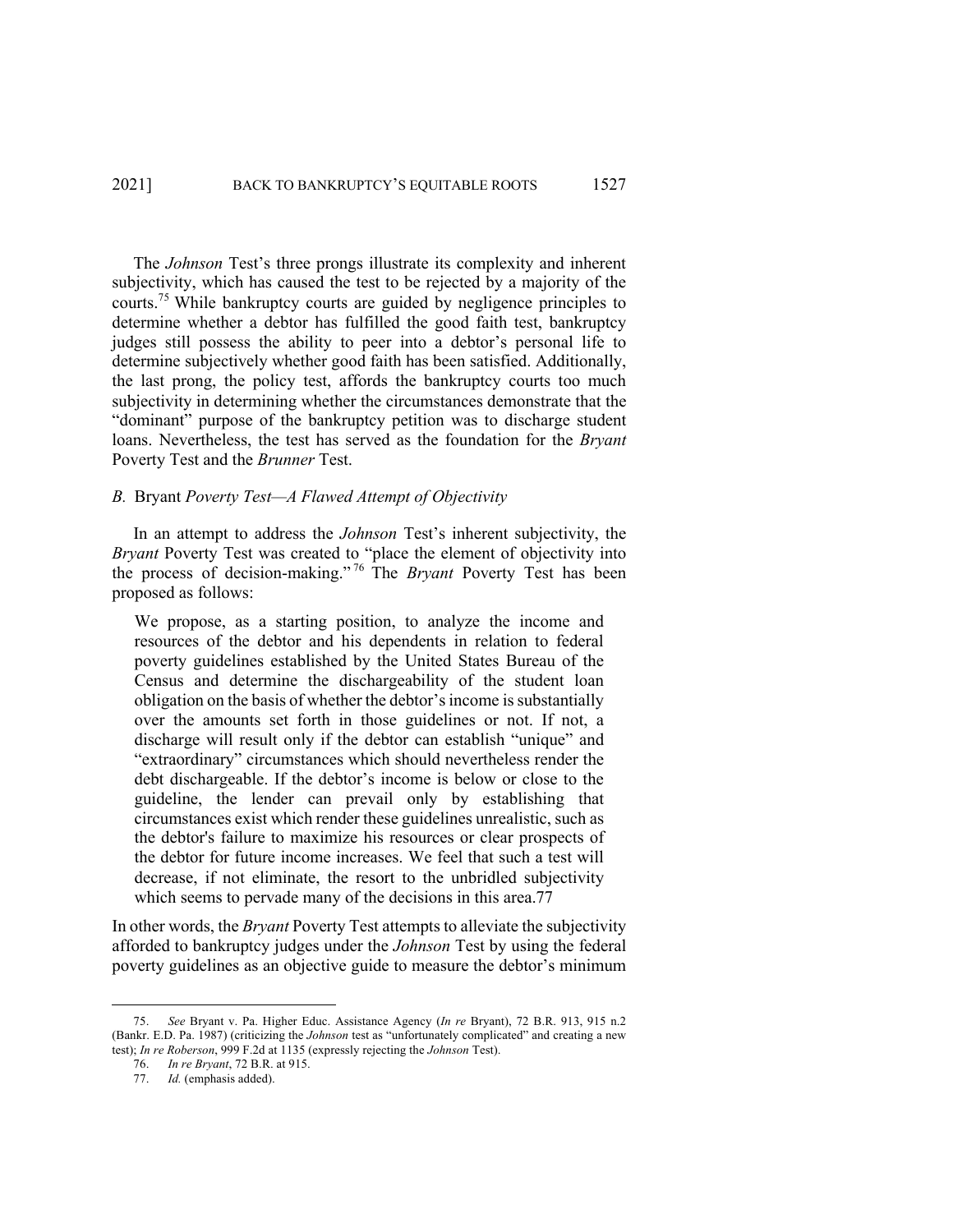standard of living.<sup>78</sup> If the debtor is found to earn an income below the federal poverty guidelines, then the debtor is below the minimal standard of living, which warrants the discharge of student loans. Conversely, if the debtor is earning an income above the federal poverty guidelines, then the debtor is above the minimal standard of living. If the debtor is earning an income above the federal poverty guidelines, the debtor has an opportunity to demonstrate dire circumstances that still warrant the student loan discharge. <sup>79</sup> However, like the *Johnson* Test, judges are afforded subjectivity in determining whether the debtor's dire circumstances are actually *so dire* as to render the student debt discharged.<sup>80</sup> Thus, the attempt to correct the *Johnson* Test's subjectivity through the federal poverty guidelines may be laudable, but the *Bryant* Poverty Test fails to eliminate it completely.

Additionally, scholars have scrutinized the use of the federal poverty guidelines as an objective measure for a debtor's minimal standard of living. One scholar has noted, "[o]ne of the foremost goals of the bankruptcy system is to give a fresh start to individuals plagued with debt so that they are not forced to live in poverty."81 But this does not mean that a debtor must live in poverty to receive a fresh start. A debtor may be in severe financial crisis unable to pay student loans even though they are not below the poverty level. Utilizing the federal poverty guidelines erroneously assumes that the debtor cannot afford to pay their student loan payments unless the debtor is living below poverty. The dire circumstances inquiry does not solve the problem because the considerable discretion afforded to judges renders the burden to prove dire circumstances remarkably high. Another critic has noted that individuals living near or at what the federal poverty guidelines consider as the bare subsistence level can barely afford

<sup>78.</sup> The court establishing the *Bryant* Poverty Test held that the federal poverty guidelines are an appropriate measure because they represent the bare subsistence level of income and serve as an eligibility criterion for federal assistance programs. *See id.* at 916.

<sup>79.</sup> *See* Mayer v. Pa. Higher Educ. Assistance Agency (*In re* Mayer), 198 B.R. 116, 125-26 (Bankr. E.D. Pa. 1996). In *In re Mayer*, a debtor parent earning an income slightly above the applicable poverty guidelines successfully demonstrated that she reduced her standard of living so drastically by leaving her home to move in with her mother in a public housing unit. *Id.* The court, alluding to student loan payments, found that "[a]ny added expenses would simply be intolerable to impose upon her at present." *Id.* at 126.

<sup>80.</sup> *See* Reyes v. Okla. St. Regents for Higher Educ*.* (*In re* Reyes), 154 B.R. 320, 324 (Bankr. E.D. Okla. 1993). In *In re Reyes*, a family of six earning an income of \$23,529, which is approximately \$4,000 above the applicable poverty guideline, was prevented discharge of student loans. *Id.* The court found that the medical issues and associated hospitalizations of debtor's eldest son did not establish a dire circumstance. *Id.*

<sup>81.</sup> Frattini, *supra* note 14, at 557; *see also* Correll v. Union Nat'l Bank of Pittsburgh (*In re*  Correll), 105 B.R. 302, 306 (Bankr. W.D. Pa. 1989) ("We do not believe . . . Congress intended a fresh start under the Bankruptcy Code to mean that families must live at poverty level in order to repay educational loans.").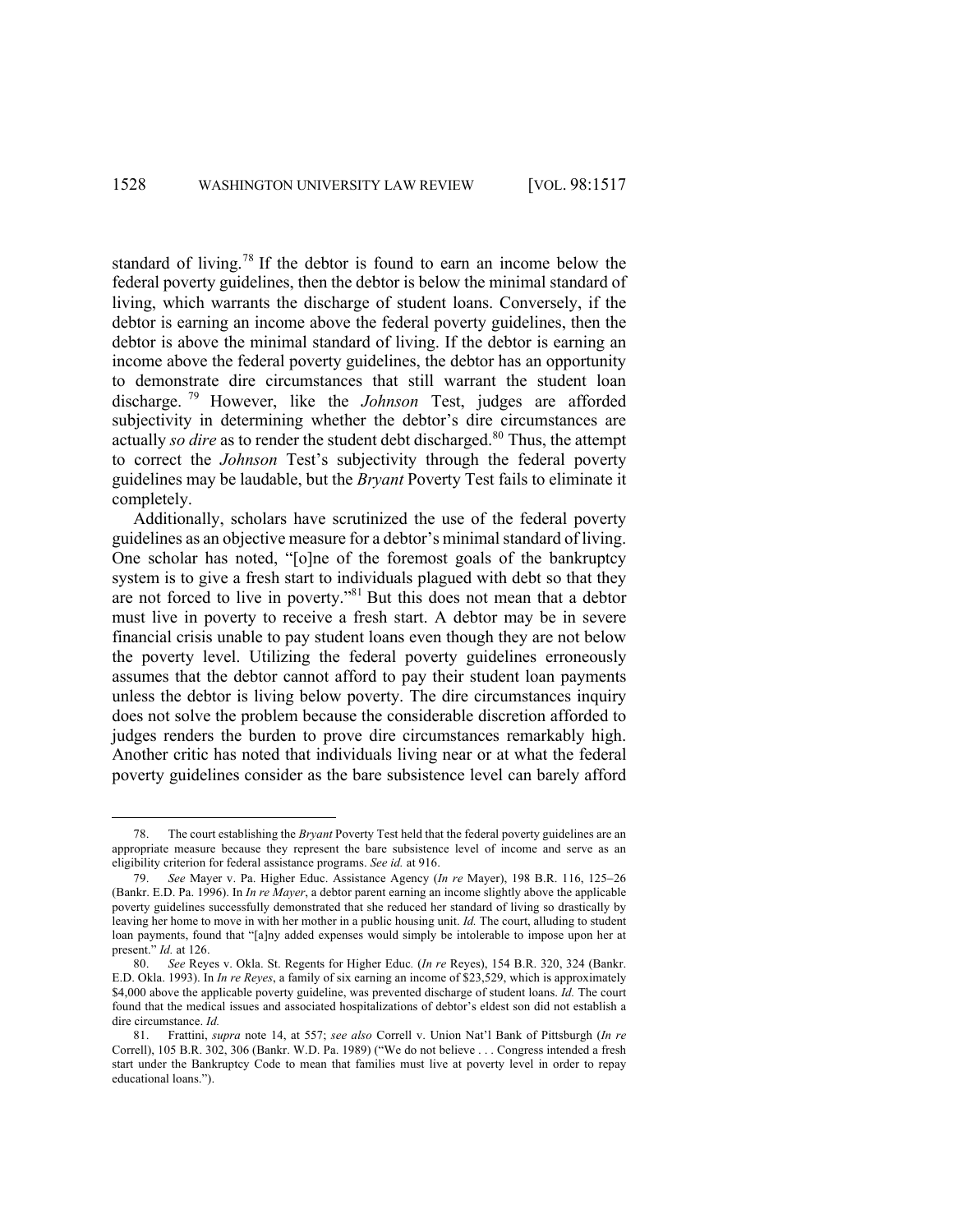a minimal standard of living, let alone attempt to pay back loans.<sup>82</sup> Living on an income slightly above the federal poverty guidelines—thus, not technically considered living in poverty—is already an immense financial hardship.<sup>83</sup> At least one scholar has even argued that the federal poverty guidelines are "anything but objective . . . represent[ing] a normative standard reflecting the opinion of a governmental agency on the relative severity of income deprivation."<sup>84</sup>

Further, the Department of Education<sup>85</sup> and the court that created the *Bryant* Poverty Test<sup>86</sup> both view the federal poverty guidelines as extremely and unjustly low. The *Bryant* court attempted to solve the issue through a dire circumstances prong, which was not successful in practice given the inherent subjectivity and high burden for debtors. Moreover, many government departments do not use the federal poverty guidelines.<sup>87</sup> The federal poverty guidelines are calculated by taking the sum of three times the monetary amount a household spends on an economy food plan.<sup>88</sup> The federal poverty guidelines assume that "an average family's total budget is three times the amount it spends on food."89 Using a food plan—particularly a food plan designed "for emergency or temporary dietary needs . . . [not] an adequate, permanent diet"90—as the sole basis for the federal poverty guidelines thoughtlessly ignores other basic life necessities, let alone the need to repay student loan debt. It should come as no surprise that "[p]overty should be defined in terms of those who are denied the minimal levels of health, housing, food, and education that our present stage of scientific knowledge specifies as necessary for life as it is now lived in the United

<sup>82.</sup> *See* Salvin, *supra* note 60, at 162.

<sup>83.</sup> For example, the 2019 federal poverty guidelines state that a family of four is not living in poverty until the total annual family income is under \$25,750. *See* Annual Update of the HHS Poverty Guidelines, 84 Fed. Reg. 1167, 1168 (Feb. 1, 2019).

<sup>84.</sup> *See* Salvin, *supra* note 60, at 185, 185 n.281 (arguing that the federal government, through the Census Bureau, has admitted that the poverty guidelines are "necessarily subjective" (quoting BUREAU OF THE CENSUS, U.S. DEP'T OF COM., WORKERS WITH LOW EARNINGS: 1964–1990 B-3  $(1992))$ ).

<sup>85.</sup> *See* Salvin, *supra* note 60, at 188.

<sup>86.</sup> *See* Bryant v. Pa. Higher Educ. Assistance Agency (*In re* Bryant), 72 B.R. 913, 916 (Bankr. E.D. Pa. 1987) ("[T]he poverty-guideline figures are, in our view, extremely grim . . . .").

<sup>87.</sup> Until 1985, the Bureau of Labor Statistics calculated an alternative measure of poverty, which had substantially higher figures than the federal poverty guidelines. The Department of Labor continues to use the Bureau of Labor Statistic's measure for certain programs. *See* ANDREW J. WINNICK, TOWARD TWO SOCIETIES: THE CHANGING DISTRIBUTIONS OF INCOME AND WEALTH IN THE U.S. SINCE 1960 24-25 (1989).

<sup>88.</sup> Gordon M. Fisher, *The Development and History of the U.S. Poverty Thresholds—A Brief Overview*, GOV'T STAT. SECTION/SOC. STAT. SECTION NEWSLETTER, Winter 1997, at 6, 6 (noting that the original poverty thresholds were based on a "economy food plan," which is "the cheapest of four food plans developed by the Department of Agriculture," and what "the Agriculture Department describe[s] . . . as being 'designed for temporary or emergency use when funds are low'").

<sup>89.</sup> Salvin, *supra* note 60, at 186.

<sup>90.</sup> *Id.*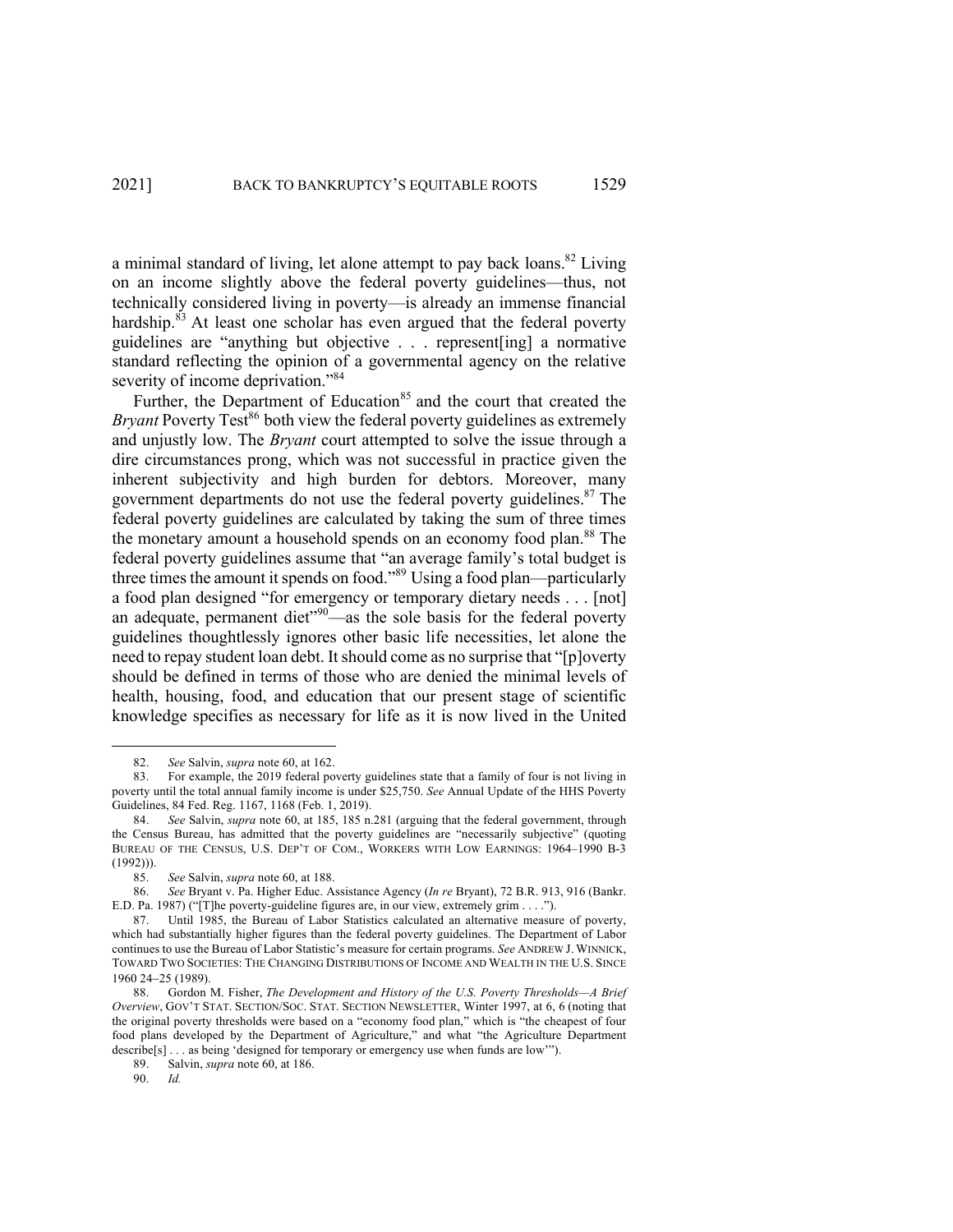States."91 These individuals who unfortunately live at or near the poverty line are exactly the debtors the bankruptcy system was intended to help.

Additionally, in examining the legislative goals underlying the dischargeability for student loans, one court found that Congress was attempting to preclude "graduates [from escaping] their student loan obligations by filing bankruptcy on the eve of a lucrative career."<sup>92</sup> Student loan debtors scraping by at the poverty level certainly are not part of these dishonest deliberate debtors attempting to abuse the bankruptcy system.<sup>93</sup> For this reason, the *Bryant* court disagreed with the *Johnson* Test's inquiring into the debtor's purpose for filing bankruptcy as part of its policy prong because "avoiding the consequences of debts is normally the reason for filing for bankruptcy."<sup>94</sup> However, asthe Third Circuit noted, "[t]he purpose behind the debtor's bankruptcy petition is not irrelevant . . . because one of the reasons that Congress enacted  $\S 523(a)(8)(B)$  was in response to 'reports of students discharging student loan debts after graduation and subsequently accepting high-paying jobs.'"<sup>95</sup> For these reasons in particular, then, the *Bryant* Poverty Test has not been widely followed in bankruptcy courts across the nation.

# *C.* Brunner *Test—A Misguided Majority Approach Influenced by the Johnson Test*

Currently, the *Brunner* Test is followed by an overwhelming majority of circuits.96 For example, the Fourth Circuit favors the *Brunner* Test because

<sup>91.</sup> SHARON M. OSTER, ELIZABETH E. LAKE & CONCHITA GENE OKSMAN, THE DEFINITION AND MEASUREMENT OF POVERTY 18 (1978).

<sup>92.</sup> Andresen v. Neb. Student Loan Program, Inc. (*In re* Andresen), 232 B.R. 127, 130 (B.A.P. 8th Cir. 1999), *abrogated on other grounds by* Long v. Educ. Credit Mgmt. Corp. (*In re* Long), 322 F.3d 549 (8th Cir. 2003); *see also* Brunner v. N.Y. State Higher Educ. Servs. Corp. (*In re* Brunner), 46 B.R. 752, 754 (S.D.N.Y. 1985) (citing COMM'N ON THE BANKR. L. OF THE U.S., REPORT OF THE COMMISSION ON THE BANKRUPTCY LAWS OF THE UNITED STATES, H.R. Doc. No. 93-137, pt. II, at 140 n.14 (1973)).

<sup>93.</sup> *See* Frattini, *supra* note 14, at 557.

<sup>94.</sup> Bryant v. Pa. Higher Educ. Assistance Agency (*In re* Bryant), 72 B.R. 913, 915 n.2 (Bankr. E.D. Pa. 1987).

<sup>95.</sup> Pa. Higher Educ. Assistance Agency v. Faish (*In re* Faish), 72 F.3d 298, 304 (3d Cir. 1995) (quoting Kurt Wiese, Note, *Discharging Student Loans in Bankruptcy: The Bankruptcy Court Tests of "Undue Hardship"*, 26 ARIZ. L. REV. 445, 446 (1984)); *see also In re Brunner*, 46 B.R. at 755 (citing COMM'N ON THE BANKR. L. OF THE U.S., REPORT OF THE COMMISSION ON THE BANKRUPTCY LAWS OF THE UNITED STATES, H.R. Doc. No. 93-137, pt. II, at 140 n.14 (1973)).

<sup>96.</sup> Professor John Patrick Hunt has found, "[i]n addition to the Second Circuit where it originated, the *Brunner* [T]est has been adopted in the Third, Fourth, Fifth, Sixth, Seventh, Ninth, Tenth, and Eleventh Circuits." Hunt, *supra* note 28, at 1324 n.279 (collecting cases). In addition to Professor Hunt's list, there are a number of more recent cases relying on the *Brunner* Test. *See* Educ. Credit Mgmt. Corp. v. Frushour (*In re* Frushour), 433 F.3d 393, 400 (4th Cir. 2005); Barrett v. Educ. Credit Mgmt. Corp*.* (*In re* Barrett), 487 F.3d 353, 358-59 (6th Cir. 2007); Alderete v. Educ. Credit Mgmt. Corp*.* (*In re* Alderete), 412 F.3d 1200, 1204 (10th Cir. 2005); U.S. Dep't of Educ. v. Gerhardt (*In re* Gerhardt),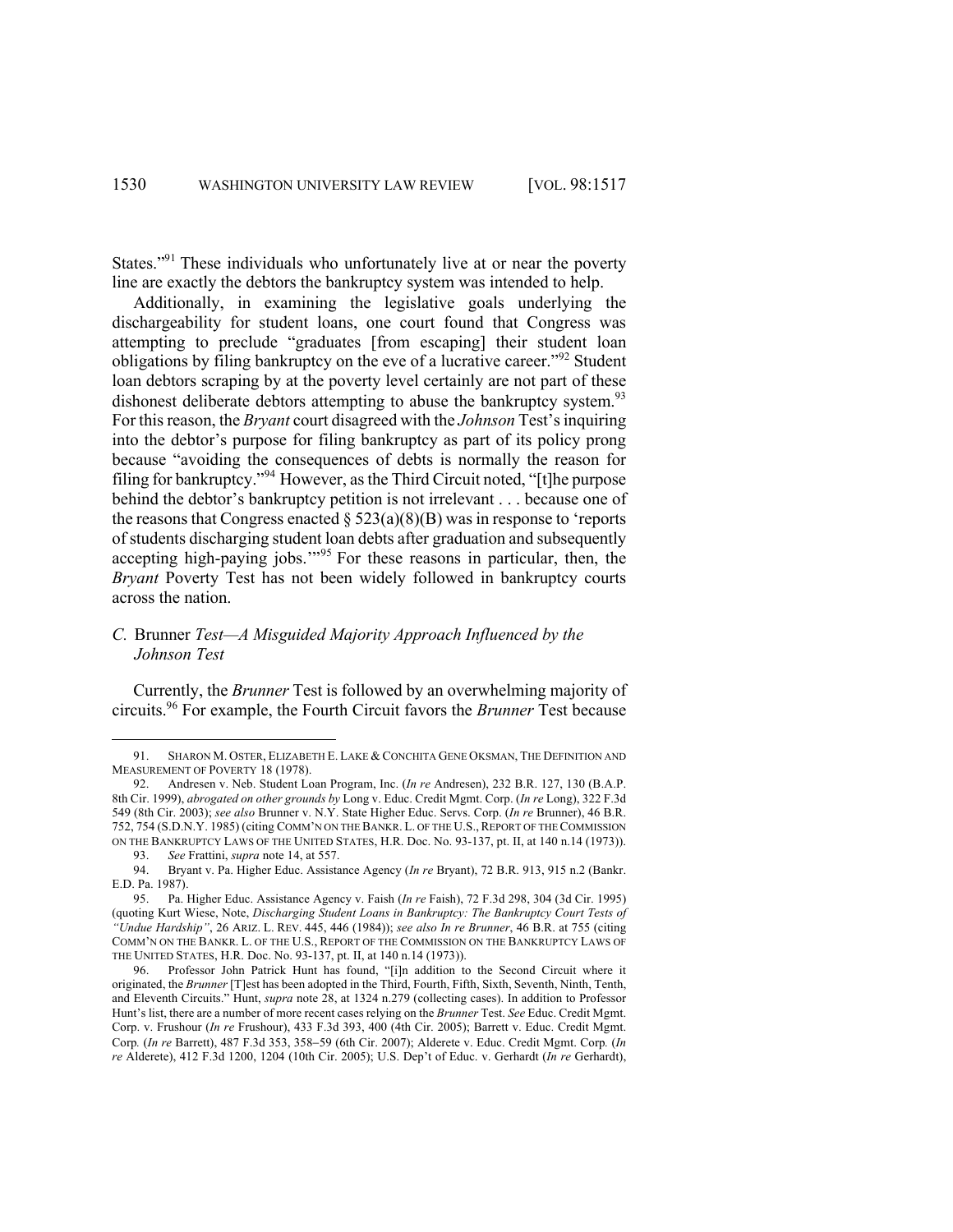it "incorporates the congressional mandate to allow discharge of student loans only in limited circumstances."<sup>97</sup> The Fourth Circuit has also cited its concern for "[u]niformity among the circuits" as support for the use of the *Brunner* Test.<sup>98</sup> Additionally, the Third Circuit stated, "[the] *Brunner* [Test] is the most consistent with the scheme that Congress established in 1978" for it "meets the practical needs of the debtor by not requiring that he or she live in abject poverty for up to seven years<sup>99</sup> before a student loan may be discharged."100 To satisfy the Undue Hardship Exception, the *Brunner* Test, like the *Johnson* Test, requires a three-part showing:

1) that the debtor cannot, based on current income and expenses, maintain a "minimal" standard of living for himself or herself and his or her dependents if forced to repay the loans, 2) that this state of affairs is likely to persist for a significant portion of the repayment period of the student loan, and 3) that the debtor has made good faith efforts to repay the loans.<sup>101</sup>

For the first step, the debtor must persuade the court that if he has to repay his student loans, his current income and expenses preclude him from maintaining a minimal standard of living for himself and his dependents. Some courts have stated that, "[i]mplicit within this inquiry is the requirement that the debtor demonstrate that she is actively minimizing her current household living expenses and maximizing personal and professional resources."<sup>102</sup> If the debtor demonstrates this first step, the debtor must then establish that such financial situation will continue for a large part of the student loan repayment period as agreed upon in the loan agreement.

<sup>348</sup> F.3d 89, 91 (5th Cir. 2003); Educ. Credit Mgmt. Corp. v. Mosley (*In re* Mosley), 494 F.3d 1320, 1324-25 (11th Cir. 2007); United Student Aid Funds, Inc. v. Pena (*In re* Pena), 155 F.3d 1108, 1112 (9th Cir. 1998); *In re Faish*, 72 F.3d at 306; Tetzlaff v. Educ. Credit Mgmt. Corp*.*, 794 F.3d 756, 759 (7th Cir. 2015). "The First Circuit has declined to choose between the *Brunner* [Test] and [Totality of the Circumstances Test]" and the D.C. Circuit did not articulate a standard. Hunt, *supra* note 28, at 1324 n.279; *see* Nash v. Conn. Student Loan Found. (*In re* Nash), 446 F.3d 188, 190 (1st Cir. 2006) ("We see no need in this case to pronounce our views of a preferred method of identifying a case of 'undue hardship.'"); Gilchrist v. Dep't of Educ., No. 88-5106, 1988 U.S. App. LEXIS 18806, at \*2 (D.C. Cir. Dec. 30, 1988).

<sup>97.</sup> *In re Frushour*, 433 F.3d at 400.

<sup>98.</sup> *Id.*

<sup>99.</sup> "Seven years" refers to the now-abolished seven-year dischargeability exception. *See supra* note 55 and accompanying text.

<sup>100.</sup> *In re Faish*, 72 F.3d at 305; *see also* Landry, *supra* note 34, at 696.

<sup>101.</sup> Brunner v. N.Y. State Higher Educ. Servs. Corp. (*In re* Brunner), 46 B.R. 752, 756 (S.D.N.Y. 1985).

<sup>102.</sup> Healey v. Mass. Higher Educ. (*In re* Healey), 161 B.R. 389, 394 (E.D. Mich. 1993); *see also* Evans v. Higher Educ. Assistance Found. (*In re* Evans), 131 B.R. 372, 375 (Bankr. S.D. Ohio 1991).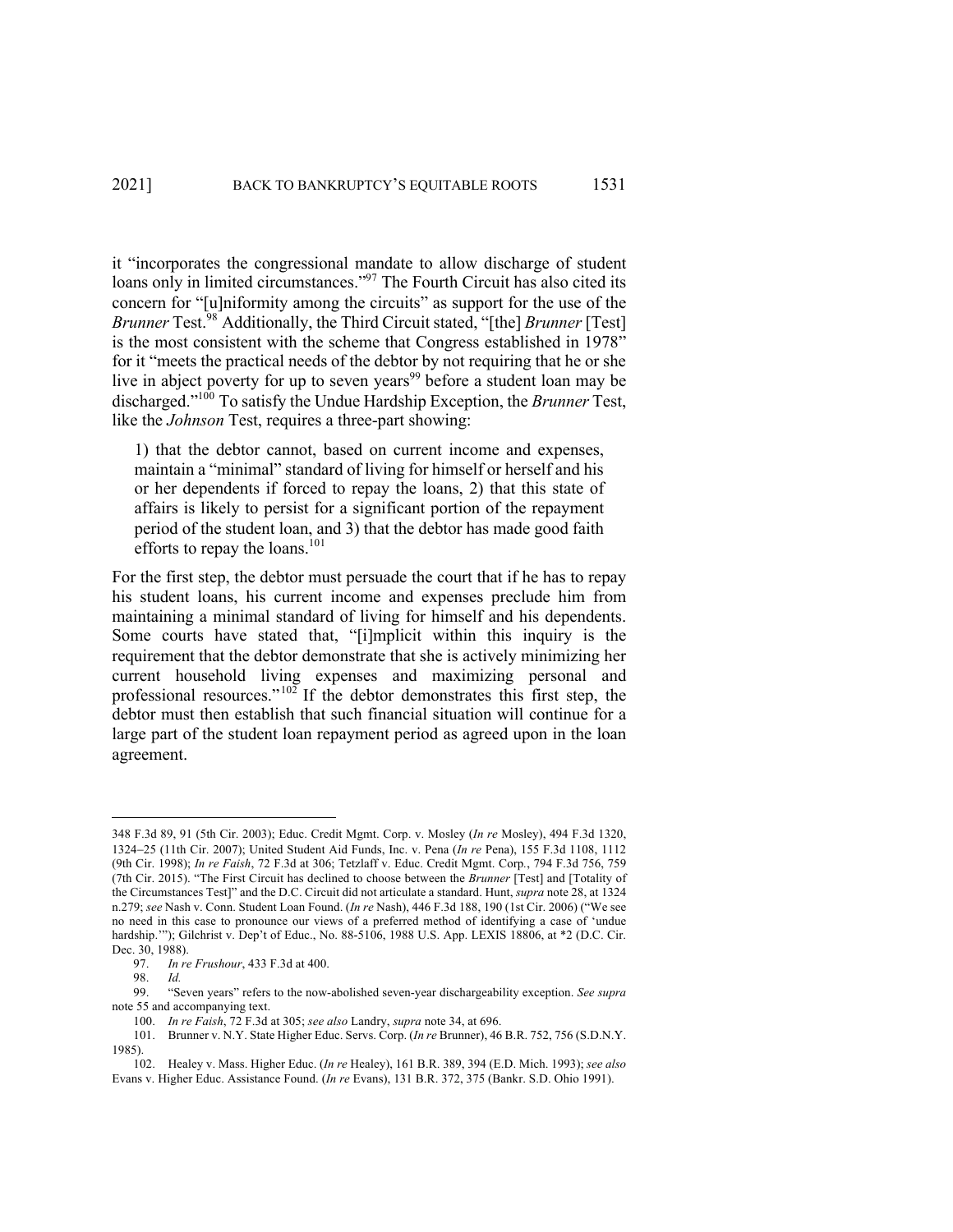The *Brunner* court equated this second step to a "certainty of hopelessness" standard (Certainty of Hopelessness).<sup>103</sup> In other words, the first two steps require that the "debtor be presently earning an income that is insufficient for maintaining a minimal standard of living, but . . . also . . . that this condition will continue indefinitely." <sup>104</sup> Once the debtor successfully demonstrates the onerous second step, the debtor must also prove that he has made good faith efforts to repay his student loans—the Good-Faith Prong. <sup>105</sup> As this last step in the *Brunner* Test is likened to the *Johnson* Test's policy prong, there may be subjectivity issues embedded within it as well.<sup>106</sup>

Certainty of Hopelessness requires showing that the debtor "truly is without hope" in repaying his student loans. $107$  That is, the debtor must make a showing well beyond the debtor's current temporary inability to make loan payments.<sup>108</sup> One court accurately captured just how inequitable the Certainty of Hopelessness is by expressing that the debtor must be "severely disadvantaged economically as a result of unique factors which are so much a part of the bankrupt's life, present and in the foreseeable future, that the expectation of repayment is virtually non-existent, unless by that effort *the bankrupt strips himself of all that makes life worth living*."<sup>109</sup> The unrealistic expectation of the Certainty of Hopelessness standard—and how high of a burden of proof it carries—demonstrates that it should not be utilized by bankruptcy courts performing their function as courts of equity  $110$  in determining student loan dischargeability. $111$ 

<sup>103.</sup> *See In re Brunner*, 46 B.R. at 755 ("Perhaps the best articulation of this doctrine is that . . . 'dischargeability of student loans should be based upon the certainty of hopelessness, not simply a present inability to fulfill financial commitment.'" (quoting Briscoe v. Bank of N.Y. (*In re* Briscoe), 16 B.R. 128, 131 (Bankr. S.D.N.Y.1981))).

<sup>104.</sup> Frattini, *supra* note 14, at 561.

<sup>105.</sup> This third step has been likened to the *Johnson* Test's good faith prong. *See id.* at 563.

<sup>106.</sup> *See id.* at 554. For examples of the inherent subjectivity within this final step, see Sands v. United Student Aid Funds, Inc. (*In re* Sands), 166 B.R. 299, 312 (Bankr. W.D. Mich. 1994); Reilly v. United Student Aid Funds, Inc. (*In re* Reilly), 118 B.R. 38, 40 (Bankr. D. Md. 1990).

<sup>107.</sup> Vujovic v. Direct Loans & The Educ. Res. Inst., Inc. (*In re* Vujovic), 388 B.R. 684, 692 (Bankr. E.D.N.C. 2008).

<sup>108.</sup> *See* Tirch v. Pa. Higher Educ. Assistance Agency (*In re* Tirch), 409 F.3d 677, 681 (6th Cir. 2005); Goulet v. Educ. Credit Mgmt. Corp*.*, 284 F.3d 773, 778 (7th Cir. 2002).

<sup>109.</sup> Barrows v. Ill. Student Assistance Comm'n (*In re* Barrows), 182 B.R. 640, 648 (Bankr. D.N.H. 1994) (emphasis added) (quoting Courtney v. Gainer Bank (*In re* Courtney), 79 B.R. 1004, 1010 (Bankr. N.D. Ind. 1987)).

<sup>110.</sup> *See supra* note 38 and accompanying text.

<sup>111.</sup> For an example of the harshness of the Certainty of Hopelessness standard, see Walcott v. USA Funds, Inc. (*In re* Walcott), 185 B.R. 721 (Bankr. E.D.N.C. 1995). Additionally, courts and commentators have criticized the *Brunner* Test's second step for being too speculative—namely, "it requires a court to predict future events." Green v. Sallie Mae Servicing Corp. (*In re* Green), 238 B.R. 727, 735 (Bankr. N.D. Ohio 1999) (citing Kraft v. N.Y. State Higher Educ. Servs. Corp. (*In re* Kraft), 161 B.R. 82, 86 (Bankr. W.D.N.Y. 1993)); *see also* Dolph v. Pa. Higher Educ. Assistance Agency (*In*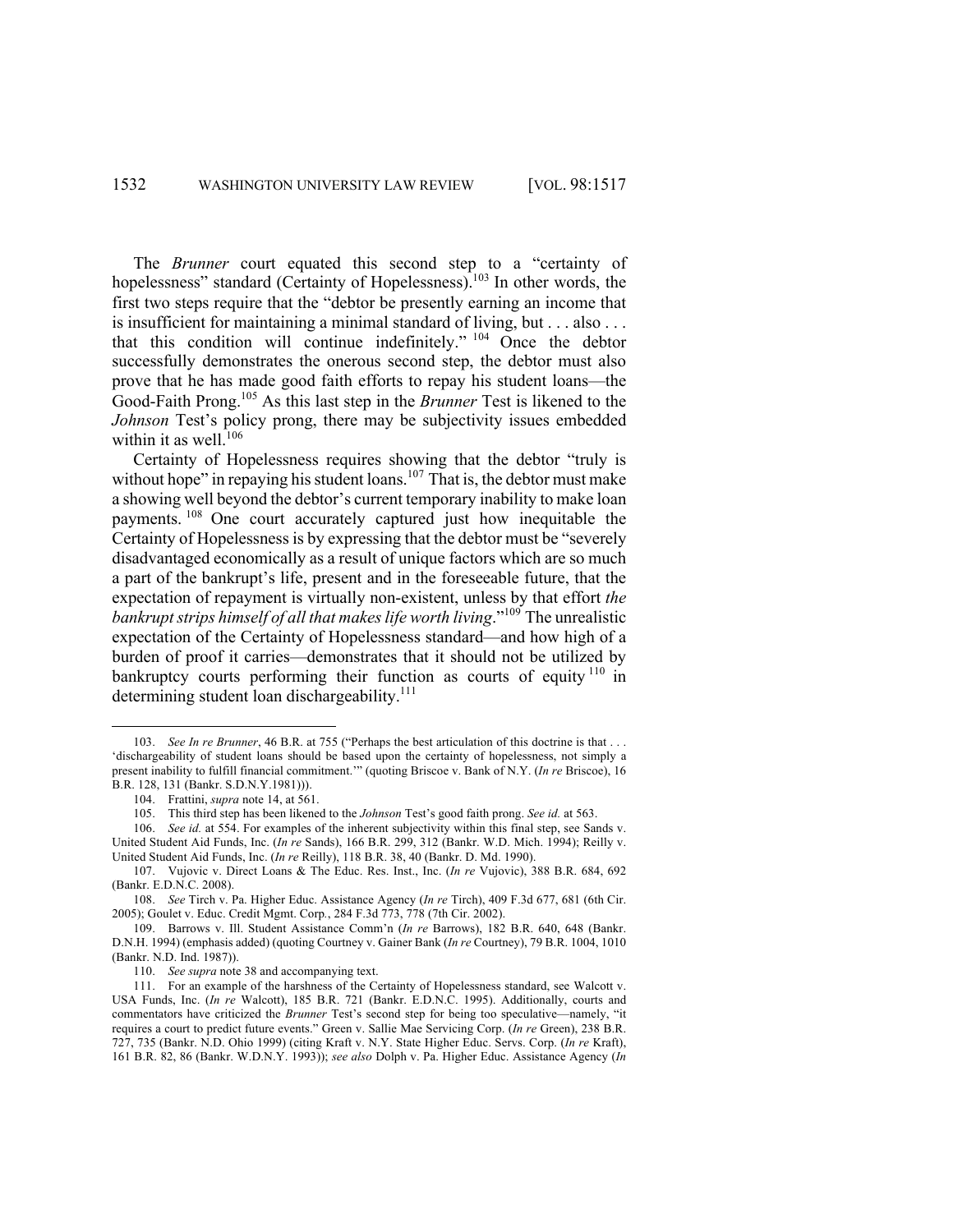The *Brunner* Test's third and final step requires that the debtor demonstrate that he has made good faith efforts to repay his student loans. In other words, the Good-Faith Prong requires that the debtor's inability to repay student loans was not caused by his own fault.<sup>112</sup> While this prong was created in accordance with the legislative intent to prevent intentional abusers from filing bankruptcy "too soon after graduation . . . [without] adequate time to find employment and to attempt to pay off his student loans,"<sup>113</sup> it is marred by the same subjectivity concerns pervading the *Johnson* Test.

One court's stringent application of the Good-Faith Prong demonstrates the prong's subjectivity issues and its inconsistency with bankruptcy's equitable nature. In *Stebbins-Hopf v. Texas Guaranteed Student Loan Corp.* (*In re Stebbins-Hopf*), the debtor and her family were suffering from significant health issues.<sup>114</sup> The debtor had foot nerve damage, bronchitis, and arthritis; her mother had cancer, her adult daughter was an epileptic, and her grandchildren were asthmatic. <sup>115</sup> She utilized her financial resources toward her and her family's medical expenses rather than fulfilling her student loan repayment obligations.<sup>116</sup> The bankruptcy court held that the debtor failed to act in good faith by placing her family's health before her student loan obligations stating, "her moral obligation to family members who are not dependents does not take priority over her legal obligation to repay her educational loans."117 Under bankruptcy's equitable jurisprudence, one must strain to equate this type of debtor—a debtor who used her scarce financial resources to help her ailing family members—with the intentional abuser Congress originally had in mind for  $\S$  523(a)(8). Rather, as one commentator wrote, the debtor in *In re Stebbins-Hopf* "is exactly the type for which the bankruptcy system and the undue hardship exception for the discharge of student loans were devised."<sup>118</sup>

*re* Dolph), 215 B.R. 832, 837-38 (B.A.P. 6th Cir. 1998) ("[T]he question of what [a debtor's] future holds in store for him—be it a new and better job or be it a promotion with his present employer—is unknown, and any immediate evaluation of the likelihood for positive change in [a debtor's] present or future financial circumstances is speculative and not a firm basis for the Court to reach a decision.").

<sup>112.</sup> The Third Circuit has instructed that "[t]he [*Brunner* Test's Good-Faith Prong] is to be guided by the understanding that 'undue hardship encompasses a notion that the debtor may not willfully or negligently cause his own default, but rather his condition must result from "factors beyond his reasonable control."'" Pa. Higher Educ. Assistance Agency v. Faish (*In re* Faish), 72 F.3d 298, 305 (3d Cir. 1995) (quoting *In re* Roberson, 999 F.2d 1132, 1136 (7th Cir. 1993)).

<sup>113.</sup> Sands v. United Student Aid Funds, Inc. (*In re* Sands), 166 B.R. 299, 312 (Bankr. W.D. Mich. 1994).

<sup>114.</sup> Stebbins-Hopf v. Tex. Guaranteed Student Loan Corp. (*In re* Stebbins-Hopf), 176 B.R. 784, 785 (Bankr. W.D. Tex. 1994).

<sup>115.</sup> *Id.*

<sup>116.</sup> *Id.* at 788.

<sup>117.</sup> *Id.*

<sup>118.</sup> Frattini, *supra* note 14, at 564.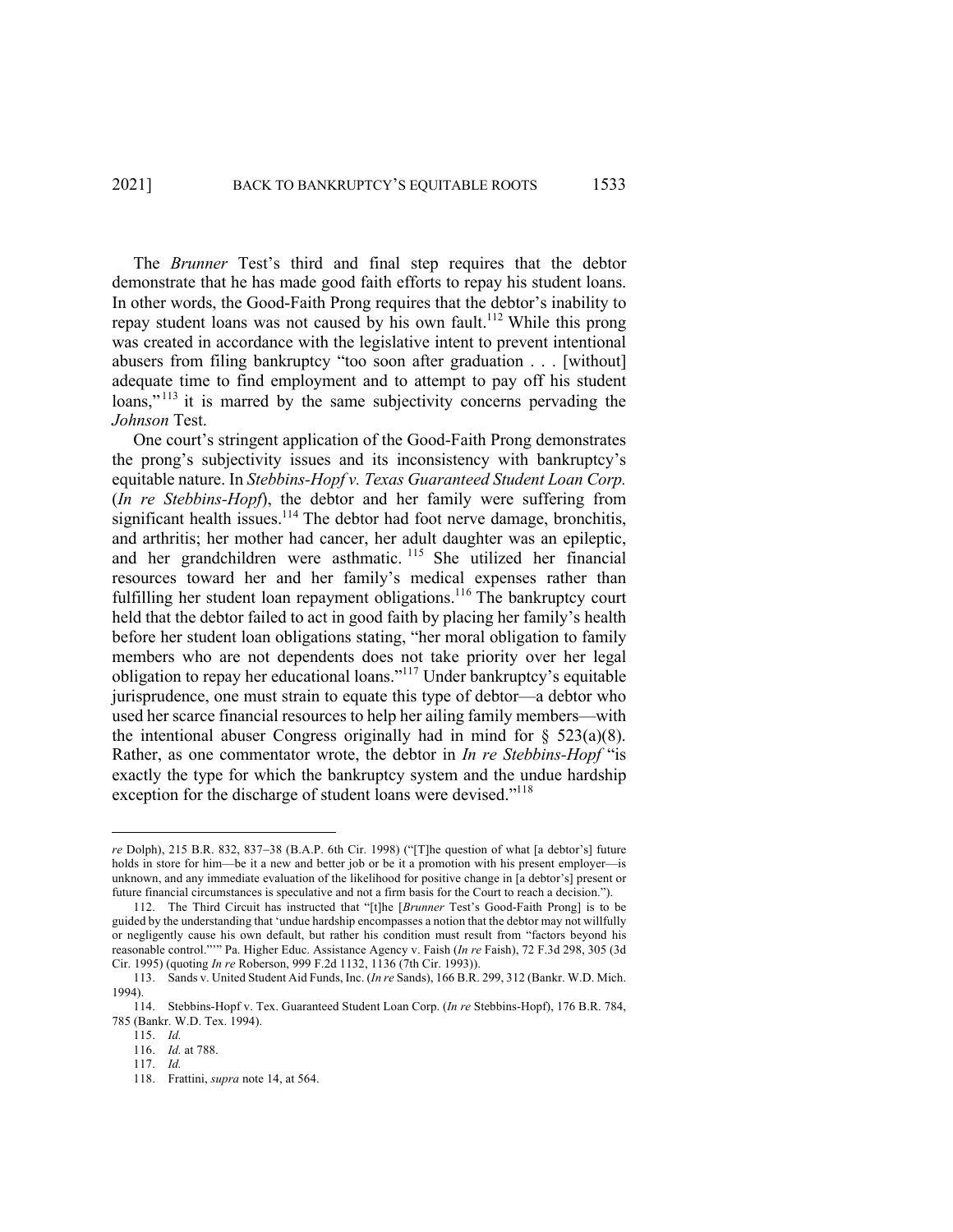While the *Brunner* Test is the leading standard within the federal judiciary for the Undue Hardship Exception, the utter harshness of the Certainty of Hopelessness second prong coupled with the bankruptcy court's inherent subjectivity in determining the Good-Faith Prong prevents honest debtors from receiving the help that the equitable nature of bankruptcy courts was designed to lend.

#### *D. Totality of the Circumstances Test—A Step in the Right Direction*

Currently, the Totality of the Circumstances Test is only followed by the Eighth Circuit.<sup>119</sup> When applying the Totality of the Circumstances Test, a bankruptcy court "examines all of the circumstances surrounding a debtor's financial situation to determine whether a debtor qualifies for the [Undue Hardship Exception], rather than applying a three part test."  $^{120}$  By eliminating the adherence to formalistic and rigid steps, as required by the *Johnson* Test, *Bryant* Poverty Test, and the *Brunner* Test, the Totality of the Circumstances Test allows the bankruptcy court to better perform its equitable powers.<sup>121</sup> While examining all of the debtor's relevant financial circumstances, the prime objective of the Totality of the Circumstances Test is to "determine whether the debtor is the intentional abuser that Congress sought to prevent from taking advantage of the system or a debtor truly in need of and entitled to a discharge."122

When applying the Totality of the Circumstances Test, the bankruptcy court considers the debtor's past and future financial resources, the debtor's reasonable living expenses, and any other relevant circumstance.<sup>123</sup> The "debtor has the burden of proving undue hardship by a preponderance of the evidence."<sup>124</sup> While the debtor's financial resources and standard of living are two necessary considerations, the bankruptcy court may consider any

<sup>119.</sup> *See* Hunt, *supra* note 28, at 1324–25 ("The only circuit in which a federal appellate court has embraced a test other than that of *Brunner* is the Eighth Circuit, which follows the 'totality-of-thecircumstances' test."); *see also* Educ. Credit Mgmt. Corp. v. Jesperson, 571 F.3d 775, 779 (8th Cir. 2009).

<sup>120.</sup> Frattini, *supra* note 14, at 564-65.

<sup>121.</sup> *See* Coleman v. Higher Educ. Assistance Found*.* (*In re* Coleman), 98 B.R. 443, 451 (Bankr. S.D. Ind. 1989) ("Rigid adherence by the court to a particular test robs the court of the discretion envisioned by Congress in drafting [§ 523(a)(8)]. The court finds that the more equitable approach is to view each case in the totality of circumstances involved."). For background on the bankruptcy court's equitable nature, see *supra* note 38 and accompanying text.

<sup>122.</sup> Frattini, *supra* note 14, at 566.

<sup>123.</sup> *See Jesperson*, 571 F.3d at 779 ("Reviewing courts must consider the debtor's past, present, and reasonably reliable future financial resources, the debtor's reasonable and necessary living expenses, and 'any other relevant facts and circumstances.'" (quoting Long v. Educ. Credit Mgmt. Corp. (*In re*  Long), 322 F.3d 549, 554 (8th Cir. 2003))).

<sup>124.</sup> *Id.* (noting that the burden is "rigorous"). To be able to differentiate between intentional abusers and honest debtors, it is reasonable to make the burden rigorous.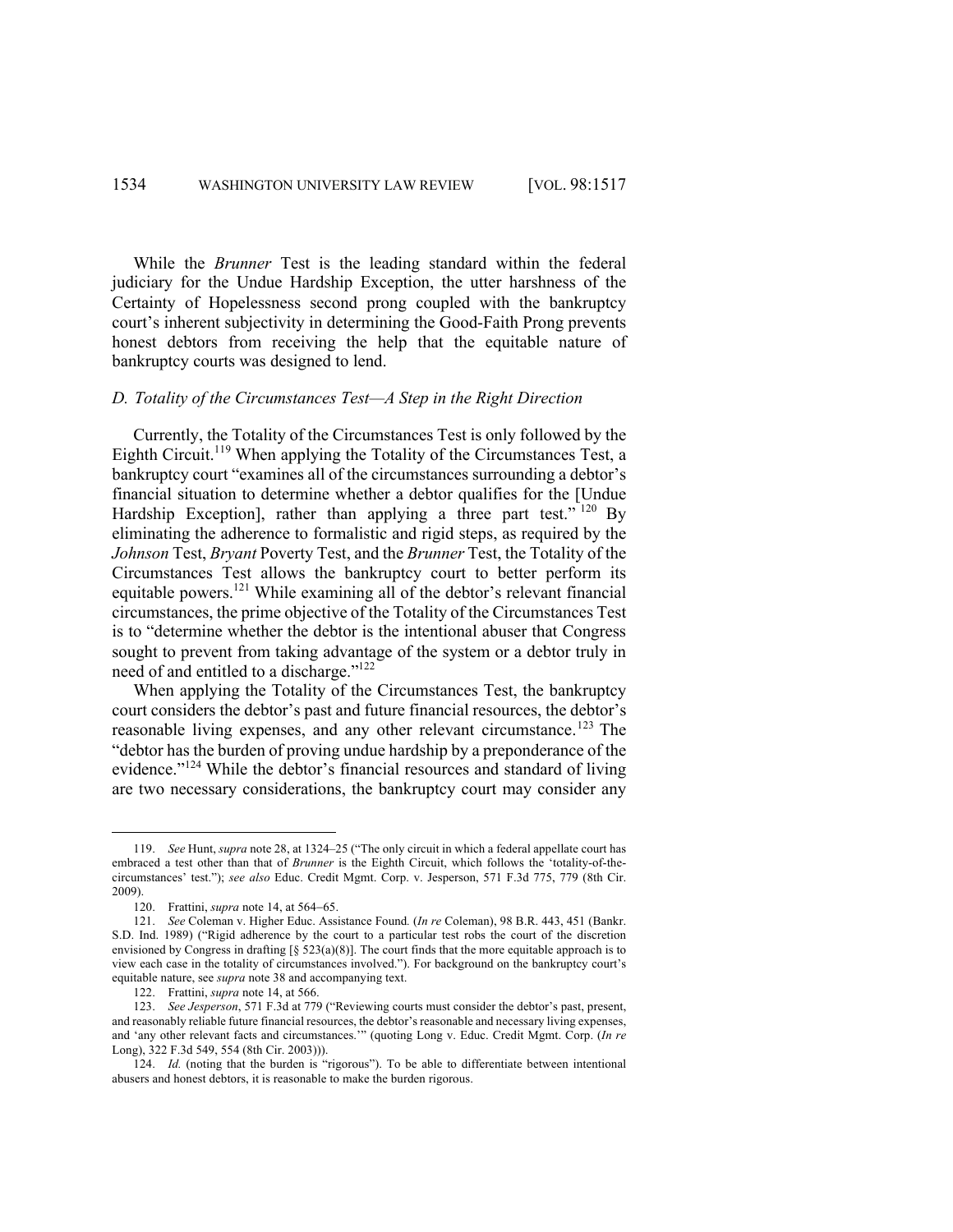other factors that it deems relevant.<sup>125</sup> Given the "rigorous"<sup>126</sup> burden on the debtor and the two necessary considerations of the debtor's financial resources and standard of living, "if the debtor's reasonable future financial resources will sufficiently cover payment of the student loan debt—while still allowing for a minimal standard of living—then the debt should not be discharged."<sup>127</sup>

While the Totality of the Circumstances Test attempts to predict future events, which invites the possibility of speculation and subjectivity by the court like the *Johnson* Test, *Bryant* Poverty Test, and the *Brunner* Test, the Eighth Circuit has provided explicit instructions to help inject objectivity and to better prevent speculation. The Eighth Circuit has placed a focus on the debtor's quantifiable financial documents stating the court's "determination will require a special consideration of the debtor's present employment and financial situation—including assets, expenses, and earnings—along with the prospect of future changes—positive or adverse in the debtor's financial position."<sup>128</sup> Furthermore, the Eighth Circuit has

126. *Jesperson*, 571 F.3d at 779.

<sup>125.</sup> Other factors taken into consideration include:

<sup>(1)</sup> Total incapacity now and in the future to pay one's debts for reasons not within the control of the debtor. (2) Whether the debtor has made a good faith effort to negotiate a deferment or forbearance of payment. (3) Whether the hardship will be long-term. (4) Whether the debtor has made payments on the student loan. (5) Whether there is permanent or long-term disability of the debtor. (6) The ability of the debtor to obtain gainful employment in the area of study. (7) Whether the debtor has made a good faith effort to maximize income and minimize expenses. (8) Whether the dominant purpose of the bankruptcy petition was to discharge the student loans. (9) The ratio of the student loan to the total indebtedness.

VerMaas v. Student Loans of N.D. (*In re* VerMaas), 302 B.R. 650, 656-57 (Bankr. D. Neb. 2003) (quoting Morris v. Univ. of Ark. (*In re* Morris), 277 B.R. 910, 914 (Bankr. W.D. Ark. 2002)). Another noteworthy factor considered is whether the debtor has a Certainty of Hopelessness. *See* Mulherin v. Sallie Mae Servicing Corp. (*In re* Mulherin), 297 B.R. 559, 564 (Bankr. N.D. Iowa 2003); DeBrower v. Pa. Higher Educ. Assistance Agency (*In re* DeBrower), 387 B.R. 587, 591 (Bankr. N.D. Iowa 2008). It is important to note that in the *Brunner* Test, the Certainty of Hopelessness is essentially a requirement. *See supra* note 103 and accompanying text; Frattini, *supra* note 14, at 561. For the Totality of the Circumstances Test, the Certainty of Hopelessness seems to be merely considered as a factor. *See Jesperson*, 571 F.3d at 783–84 (Smith, J., concurring) ("[F]airness and equity require each undue hardship case to be examined on the *unique facts and circumstances* that surround the particular bankruptcy." (alteration and emphasis in original) (quoting *In re Long*, 322 F.3d at 554)). However, the language of the opinion of a few bankruptcy courts within the Eighth Circuit seems to suggest that the Certainty of Hopelessness may be a requirement rather than a factor. *See, e.g.*, *In re VerMaas*, 302 B.R. at 657 ("The hardship must be more than mere unpleasantness. [It] must present a certainty of hopelessness and not a mere present inability to meet financial commitments due to a current, temporary state of unemployment." (alteration in original) (quoting Randall v. Norwest Student Loan Servs. (*In re* Randall), 255 B.R. 570, 577 (Bankr. D.N.D. 2000))). For more on Certainty of Hopelessness, see *supra*  notes 103-104 and accompanying text.

<sup>127.</sup> *Id.* (quoting *In re Long*, 322 F.3d at 554-55).

<sup>128.</sup> *In re VerMaas*, 302 B.R. at 656 (quoting *In re Long*, 322 F.3d at 554–55). For example, the *VerMaas* court, as part of its determination, focused on the quantifiable expenses of the debtor, such as credit card debt as shown through bank statements. *Id.* at 658.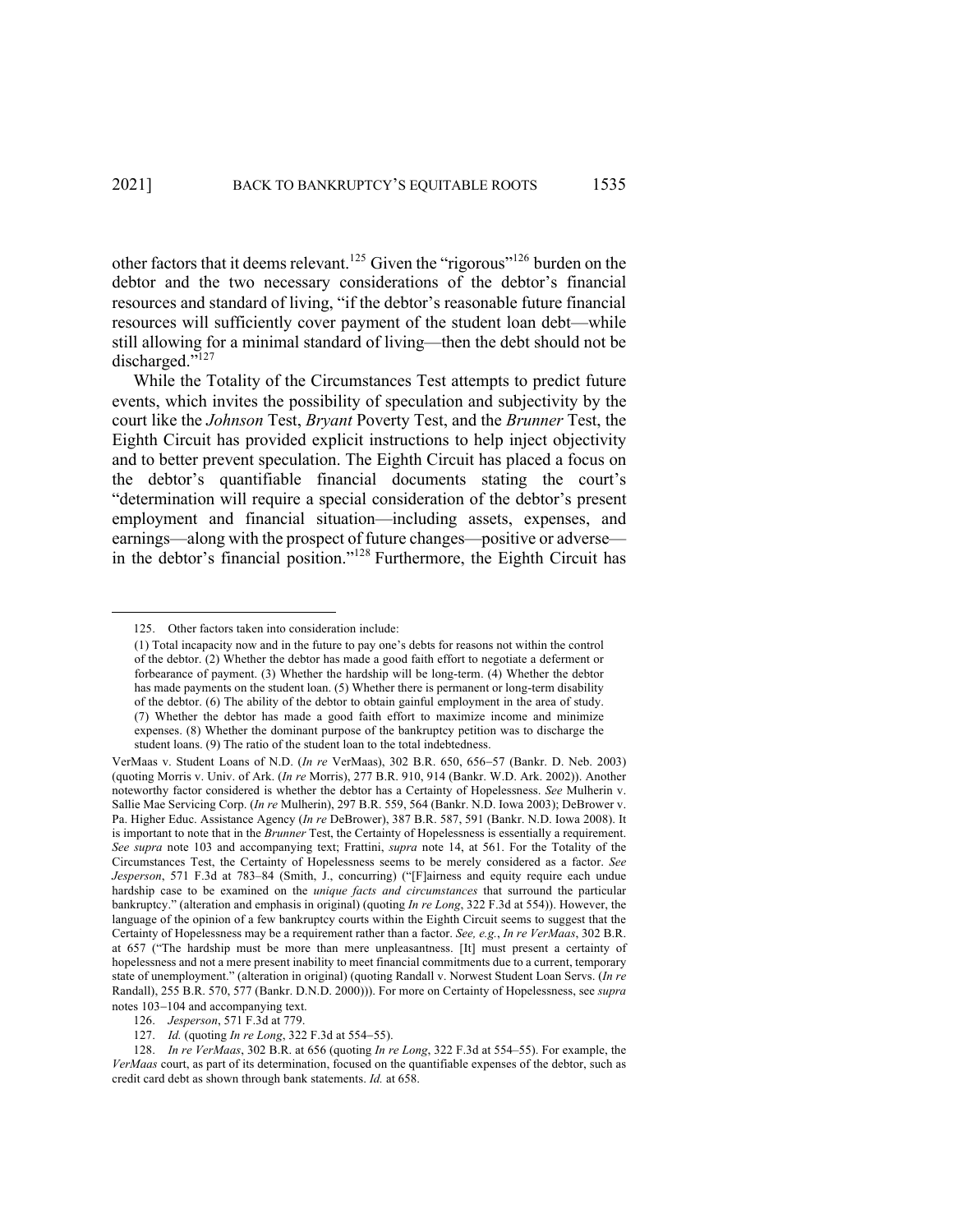clearly instructed that speculation is not permitted by a court.<sup>129</sup> These instructions are certainly not ideal, yet they provide more protection for the debtor against the court's subjectivity and speculation than the other tests.

By focusing on a multitude of factors—rather than a three-part test—the Totality of the Circumstances Test avoids "[r]igid adherence . . . [that] robs the court of the discretion envisioned by Congress in drafting [§ 523(a)(8)]."<sup>130</sup> Additionally, viewing each case through the Totality of the Circumstances Test is more consonant with the equitable nature of bankruptcy because the test "allows the court to more uniformly manage the equities of each case in view of the legislative intent and policies of the Bankruptcy Code."<sup>131</sup> Commentator Kurt Wiese has stated that the Totality of the Circumstances Test is most aligned with the intent of the Bankruptcy Reform Act of 1978.132

However, the test is not without its criticisms. Even with the Eighth Circuit's attempt to infuse objectivity and to curb speculation, it has been argued that the Totality of the Circumstances Test can lead to "unpredictable and inconsistent standards of undue hardship" because the test is nonetheless inherently subjective and contains "numerous and varying factors different courts [can] consider."<sup>133</sup> In fact, "[u]nder the current standard [of the Totality of the Circumstances Test] courts may choose from a multitude of factors and apply any combination of them to a given case, which only adds to the ambiguity and complexity of determining what constitutes undue hardship."<sup>134</sup> Courts must address this failure to provide more definite guideposts on which factors to consider, because otherwise bankruptcy judges are left open to consider any factor in determining undue hardship.

<sup>129.</sup> *See Jesperson*, 571 F.3d at 780 ("A court may not engage in speculation when determining net income and reasonable and necessary living expenses. To be reasonable and necessary, an expense must be 'modest and commensurate with the debtor's resources.'" (quoting *In re DeBrower*, 387 B.R. at 590) (citing Rose v. Educ. Credit Mgmt. Corp. (*In re* Rose), 324 B.R. 709, 712 (B.A.P. 8th Cir. 2005))).

<sup>130.</sup> Coleman v. Higher Educ. Assistance Found. (*In re* Coleman), 98 B.R. 443, 451 (Bankr. S.D. Ind. 1989) (noting that the rigid adherence to the *Johnson* Test, *Bryant* Poverty Test, and the *Brunner* Test "would work to penalize the truly honest and desperate debtor and clash with the notions of a fresh start").

<sup>131.</sup> *Id.*

<sup>132.</sup> Kurt Wiese, Note, *Discharging Student Loans in Bankruptcy: The Bankruptcy Court Tests of "Undue Hardship"*, 26 ARIZ. L. REV. 445, 447 (1984) ("The drafters [of the Bankruptcy Reform Act of 1978] said that bankruptcy courts must decide undue hardship on a case-by-case basis, considering all of a debtor's circumstances.").

<sup>133.</sup> Frattini, *supra* note 14, at 565.

<sup>134.</sup> *Id.* at 566. See also *supra* note 125 for various factors considered by courts in the past.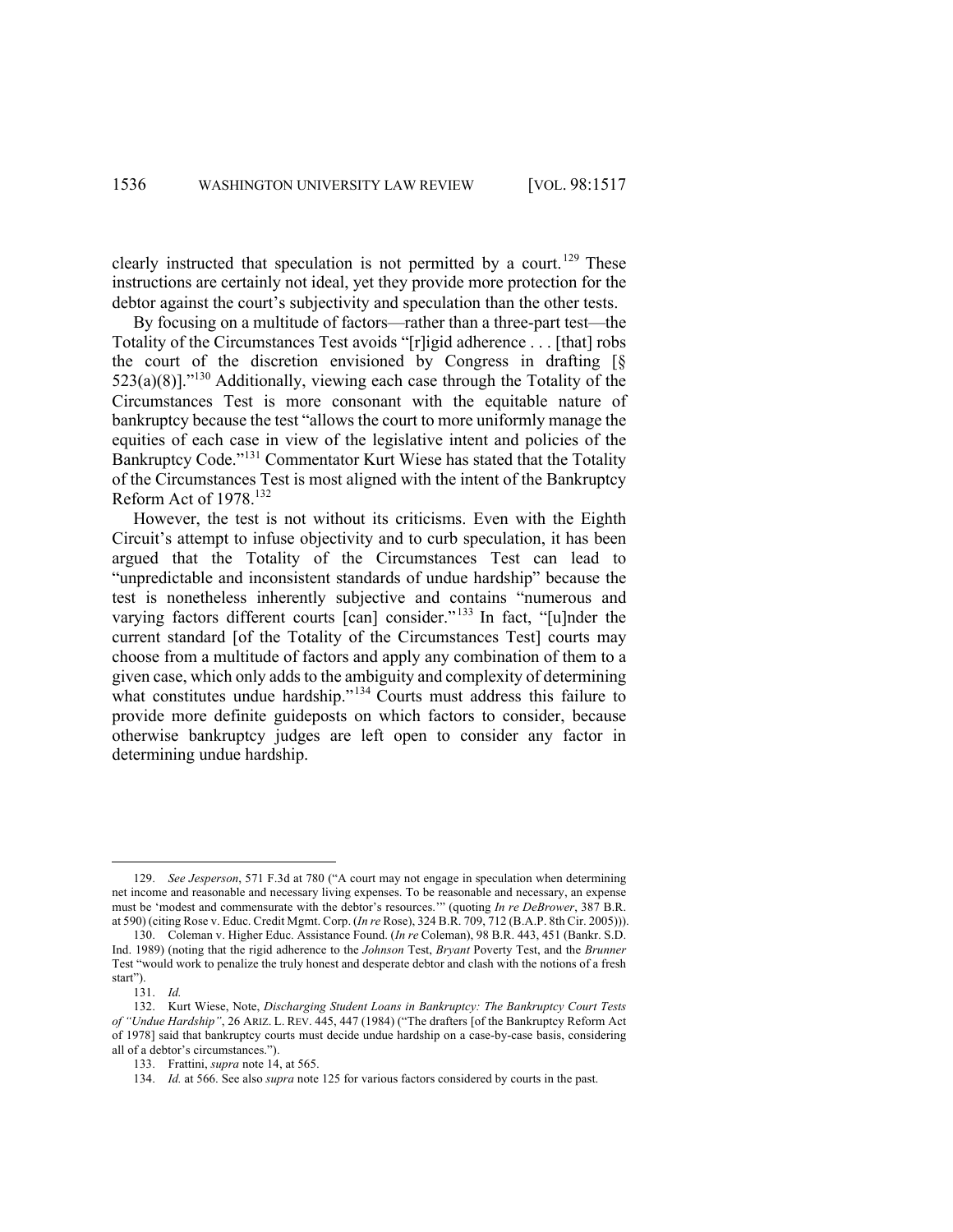# IV. PROPOSAL—ALIGN THE DISCHARGEABILITY OF STUDENT LOANS WITH BANKRUPTCY'S EQUITABLE NATURE BY ADOPTING A MODIFIED VERSION OF THE EIGHTH CIRCUIT'S TOTALITY OF THE CIRCUMSTANCES TEST

To help remedy the issues surrounding the Undue Hardship Exception of  $\S$  523(a)(8), Congress should revise the statute to clarify the meaning of "undue hardship." Given that Congress has not provided a definition for more than four decades, <sup>135</sup> a legislative definition that would bring uniformity and consistency seems unlikely. In the meantime, the judiciary must utilize its powers to adopt a new test to apply the Undue Hardship Exception.

Although the *Brunner* Test is precedent in nine federal circuits,<sup>136</sup> the courts should forego the rigid three-part test and adopt a modified version of the Totality of the Circumstances Test. The modified Totality of the Circumstances Test (Modified Test) would replace its current third consideration, "any other relevant facts and circumstances," with a reinforced *Brunner* Test's Good-Faith Prong, <sup>137</sup> which would limit the possibility of courts considering any and all factors. <sup>138</sup> Although the *Brunner* Test's Good-Faith Prong has its shortcomings, <sup>139</sup> a modified version is essential to capture Congress's original intent—that is, to help truly honest debtors. In reinforcing the Good-Faith Prong, courts should provide clear instructions on its application with a focus on the Bankruptcy Code's equitable nature in order to reduce the court's subjectivity and prevent another situation like Ms. Stebbins-Hopf's from occurring. <sup>140</sup> Furthermore, keeping the Modified Test aligned with the Bankruptcy Code's equitable nature, bankruptcy courts should be permitted to use their equitable powers and allow a partial discharge of the debtor's student loans, rather than the current approach's all-or-nothing stance.<sup>141</sup> Within this Modified Test, the Certainty of Hopelessness—as a factor or requirement would be entirely omitted.<sup>142</sup>

<sup>135.</sup> *See supra* notes 59–62 and accompanying text. The Undue Hardship Exception was first codified in the Bankruptcy Reform Act of 1978. *See supra* notes 47–50 and accompanying text.

<sup>136.</sup> *See* cases cited *supra* note 96.

<sup>137.</sup> For a refresher on the *Brunner* Test's Good-Faith Prong, see *supra* notes 105-106, 112-114 and accompanying text.

<sup>138.</sup> *See supra* note 125. The numerous factors that have been considered by the various bankruptcy courts within the Eighth Circuit demonstrate a need to prevent *any* factor from being considered. *See* Frattini, *supra* note 14, at 565 ("[T]he subjectivity inherent with [the Totality of the Circumstances Test], combined with numerous and varying factors different courts consider, can lead to unpredictable and inconsistent standards of undue hardship.").

<sup>139.</sup> *See supra* notes 113-118 and accompanying text.

<sup>140.</sup> *See supra* notes 114-118 and accompanying text.

<sup>141.</sup> *See supra* note 11 and accompanying text.

<sup>142.</sup> *See infra* Section IV.B.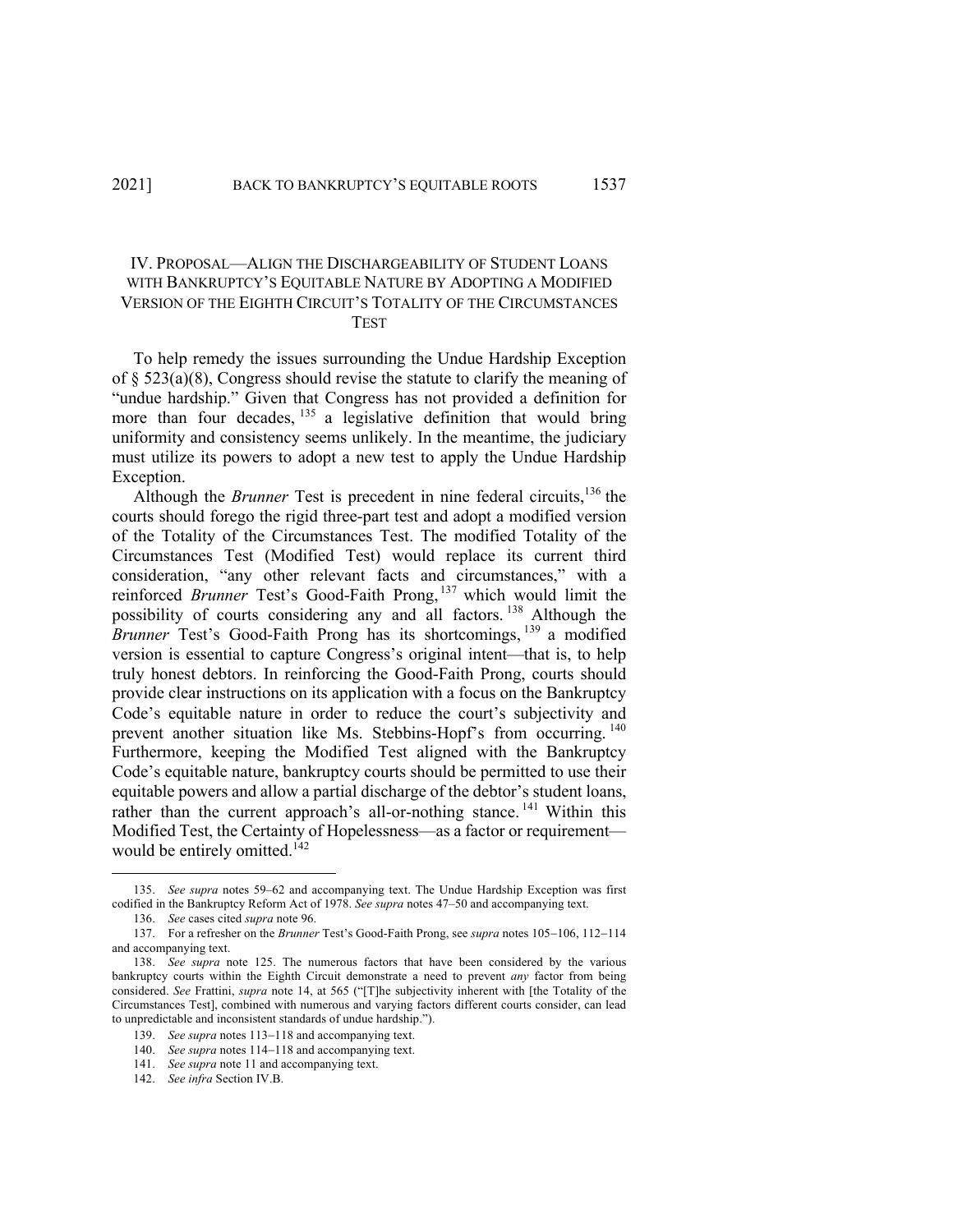## *A. Inclusion of a Reinforced Version of the* Brunner *Test's Good-Faith Prong*

Rather than eliminating the *Brunner* Test's Good-Faith Prong, a reinforced version is necessary since Congress, when enacting  $\S$  523(a)(8), was fearful of intentional abusers.<sup>143</sup> If the Good-Faith Prong were eliminated, the test would stray from Congress's original intent. Additionally, this reinforced Good-Faith Prong will allow the scope of potential debtors seeking discharge to be narrowed to those who are truly honest debtors.<sup>144</sup>

The *Brunner* Test's current Good-Faith Prong presents issues of subjectivity because courts do not have proper guidance for applying the prong. The guidance that undue hardship "encompasses a notion that the debtor may not willfully or negligently cause his own default, but rather his condition must result from 'factors beyond his reasonable control'<sup>145</sup> fails to appreciate the foundational principle that bankruptcy courts are courts of equity.146 When applying the *Brunner* Test's Good-Faith Prong, it is crucial that the court be guided with an eye towards equitable relief. To help realign this Good-Faith Prong onto the right track, further instructions should be given regarding the "principles and rules of equity jurisprudence."147 For example, a proper instruction may mandate that the bankruptcy court apply the Good-Faith Prong in a manner consistent with the Fresh Financial Start Principle underlying today's bankruptcy system. <sup>148</sup> Requiring the application of the Good-Faith Prong so as to permit the debtor to have a "new opportunity in life and a clear field for future effort, unhampered by the pressure and discouragement of pre-existing debt<sup> $n^{149}$ </sup> would help mitigate the court's subjectivity. Proper guidance that brings the Bankruptcy Code's equitable nature to the forefront of the analysis would curb the subjectivity issues pervading the *Brunner* Test's Good-Faith Prong.

<sup>143.</sup> *See supra* notes 51-52 and accompanying text.

<sup>144.</sup> One scholar has argued that the Good-Faith Prong be excluded entirely. *See* G. Michael Bedinger VI, Note, *Time for a Fresh Look at the "Undue Hardship" Bankruptcy Standard for Student Debtors*, 99 IOWA L. REV. 1817, 1829 (2014) (noting that the Good-Faith Prong is "detrimental because it adds a layer of difficulty for the debtor while lacking a foundation in the statute and legislative history").

<sup>145.</sup> Pa. Higher Educ. Assistance Agency v. Faish (*In re* Faish), 72 F.3d 298, 305 (3d Cir. 1995) (quoting *In re* Roberson, 999 F.2d 1132, 1136 (7th Cir. 1993)).

<sup>146.</sup> *See supra* note 38.

<sup>147.</sup> Pepper v. Litton, 308 U.S. 295, 304 (1939).

<sup>148.</sup> For more on the Fresh Financial Start Principle, see *supra* notes 25-28 and accompanying text.

<sup>149.</sup> Layfield v. Dir. of Pub. Safety of Ala. (*In re* Layfield), 12 B.R. 846, 848 (Bankr. N.D. Ala. 1981) (quoting Loc. Loan Co. v. Hunt, 292 U.S. 234, 244 (1934)).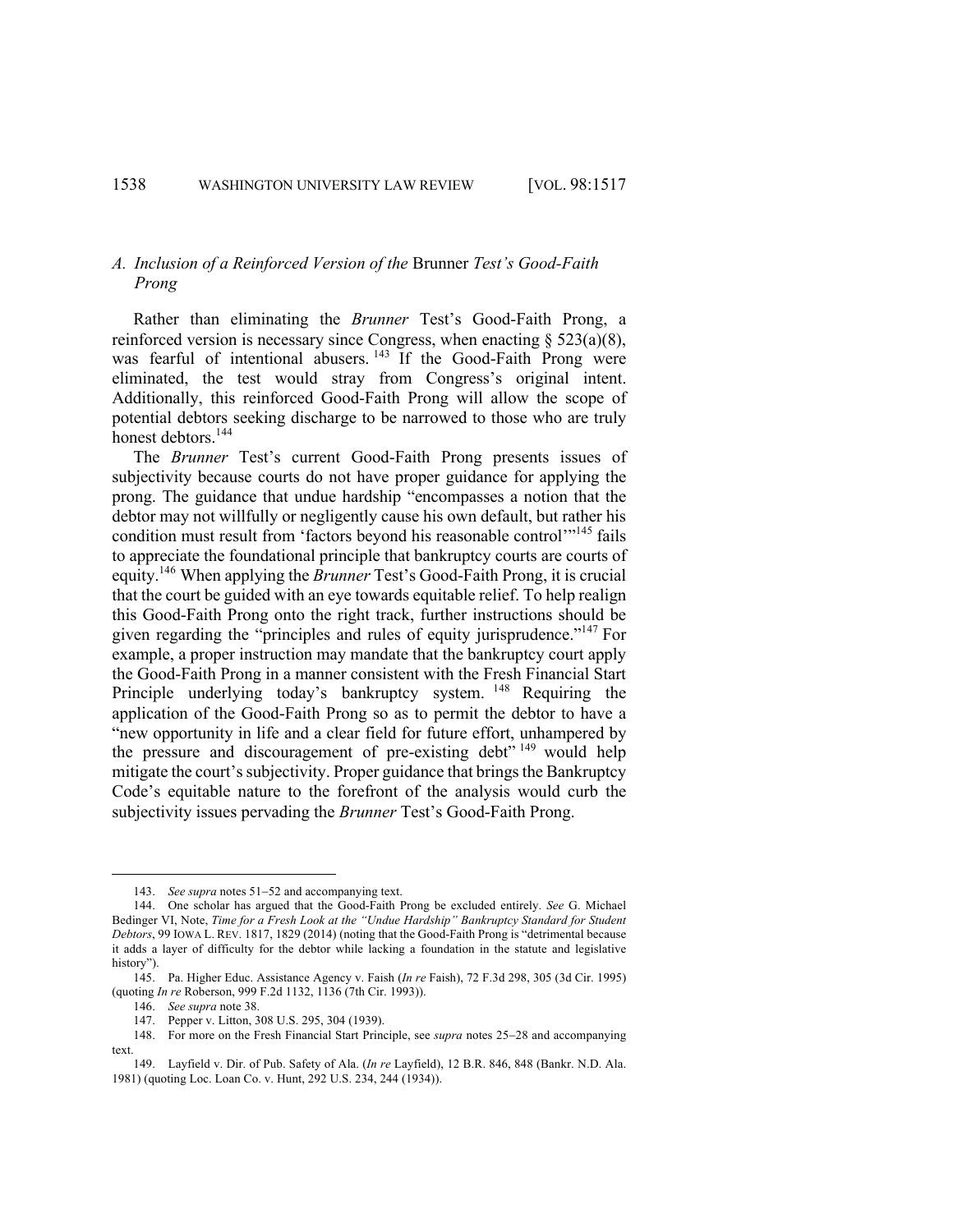### *B. The Certainty of Hopelessness Inquiry Has No Place in the Dischargeability of Student Loans*

Within the Eighth Circuit's Totality of the Circumstances Test, the Certainty of Hopelessness has been considered as a relevant factor in determining whether the debtor has met her burden of satisfying the Undue Burden Exception.<sup>150</sup> This harsh and unrealistic factor has no place in determining the dischargeability of student loans, which is to be guided by equitable considerations, giving particular attention to the Fresh Financial Start Principle underlying the Bankruptcy Code.<sup>151</sup> In fact, courts and scholars consistently argue that the Certainty of Hopelessness standard is unsupported by  $\S$  523(a)(8)'s language and the policies underlying the Bankruptcy Code.<sup>152</sup> To require that the debtor demonstrate a Certainty of Hopelessness "would be to sacrifice the notion of [the Fresh Financial Start Principle] at the altar of 'undue hardship."<sup>153</sup>

# *C. Courts Should Utilize the Bankruptcy Code's Equitable Powers and Grant Partial Discharge of Student Loans*

As the term's name implies, a partial discharge is the court's "flexible" approach to discharge a portion of the debtor's student loans, rather than the all-or-nothing treatment that is currently required by §  $523(a)(8)$ .<sup>154</sup> This partial discharge approach has been argued to be permitted under  $\S$  105(a) of the Bankruptcy Code.<sup>155</sup> That is, the bankruptcy court may exercise the powers granted to it under §105(a) and discharge only a portion of the debtor's student loans. Section 105(a) has been interpreted as "a 'catch-all' provision, giving bankruptcy courts a broad delegation of power, rather than

<sup>150.</sup> *See supra* note 125.

<sup>151.</sup> *See supra* notes 25-28 and accompanying text.

<sup>152.</sup> *See* Bronsdon v. Educ. Credit Mgmt. Corp. (*In re* Bronsdon), 435 B.R. 791, 799 (B.A.P. 1st Cir. 2010); Speer v. Educ. Credit Mgmt. Corp. (*In re* Speer), 272 B.R. 186, 191-92 (Bankr. W.D. Tex. 2001) ("[Some] courts view 'undue hardship' as meaning that a debtor must demonstrate . . . a 'certainty of hopelessness.' This Court has difficulty with such a strict interpretation for the honest, but financially strapped debtor with student loans. This is especially so in light of the fact that the predominant goal of the Bankruptcy Code is to provide such honest and financially strapped debtors a fresh start from burdensome debt. The difficulty in reconciling the [Undue Burden Exception] with the overriding policy goals of bankruptcy has finally compelled this Court to express in writing its continuing frustrations with student loan dischargeability issues in general." (citations omitted)).

<sup>153.</sup> Kopf v. U.S. Dep't of Educ. (*In re* Kopf), 245 B.R. 731, 744 (Bankr. D. Me. 2000).

<sup>154.</sup> *See* Thad Collins, Note, *Forging Middle Ground: Revision of Student Loan Debts in Bankruptcy as an Impetus to Amend 11 U.S.C. § 523(a)(8)*, 75 IOWA L. REV. 733, 762 (1990); Bayuk, *supra* note 11, at 1105. For a refresher on the current all-or-nothing discharge approach, see *supra* note 11.

<sup>155.</sup> Section 105(a) of the Bankruptcy Code, in relevant part, states, "The court may issue any order, process, or judgment that is necessary or appropriate to carry out the provisions of [Title 11]." 11 U.S.C. § 105(a).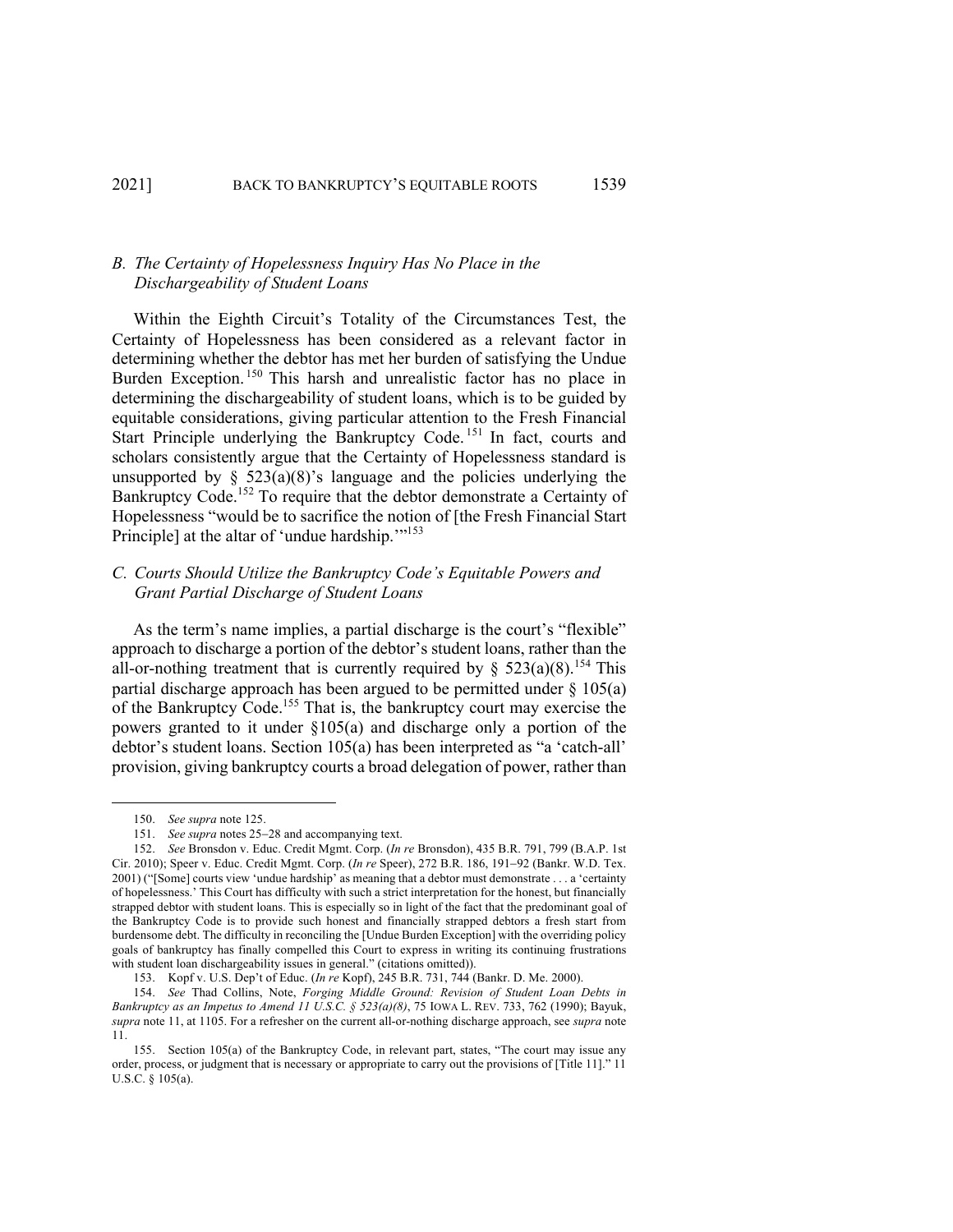specific enumerations, to carry out the mandates and policies of the [Bankruptcy Code]."<sup>156</sup> The power granted to the bankruptcy court by § 105(a) is an equitable power.<sup>157</sup> The significance of § 105(a) is that student loans can be partially discharged *even without a finding of undue hardship*.<sup>158</sup> Nevertheless, even with this equitable power to partially discharge student loans, "a great majority of courts do not go so far as to dispense with the undue hardship requirement."<sup>159</sup> In fact, to support the notion that  $\S$  523(a)(8) permits only an all-or-nothing discharge, some courts have adopted a "strict" approach reasoning through the statutory construction and plain meaning of  $\S$  523(a)(8) that a partial discharge is impermissible, and thus, either all of the debtor's student loans are discharged or none are.<sup>160</sup>

Even if the statutory construction and plain meaning argument against partial discharge holds merit, that the bankruptcy courts are ultimately courts of equity should dictate that the partial discharge of student loans under § 105(a) as applied to § 523(a)(8) should be allowed. Thus, equipped with the Modified Test to determine whether the debtor has demonstrated the Undue Hardship Exception, and to properly carry out their equitable functions,<sup>161</sup> bankruptcy courts must have the power to provide partial discharge of student loans even without a showing of undue hardship. Applying the principles of equity jurisprudence, including the Fresh Financial Start Principle,  $162$  if a partial discharge of student loans will provide the debtor with equitable relief, then the bankruptcy court should be able to grant such partial discharge.

<sup>156.</sup> Bayuk, *supra* note 11, at 1106.

<sup>157.</sup> *See id.* (noting that § 105(a) power is an "equity power . . . necessary to the proper functioning of the bankruptcy courts, as such courts are, after all, courts of equity").

<sup>158.</sup> *See* Tenn. Student Assistance Corp. v. Hornsby (*In re* Hornsby), 144 F.3d 433, 440 (6th Cir. 1998) ("Where a debtor's circumstances do not constitute undue hardship, some bankruptcy courts have thus given a debtor the benefit of a 'fresh start' by partially discharging loans . . . ."). Rather than a finding of undue hardship, the court stated that partial relief may be provided from "oppressive financial circumstances." *Id.* While the court fails to define "oppressive financial circumstances," it may be presumed that it is less demanding than a showing of undue hardship.

<sup>159.</sup> Bayuk, *supra* note 11, at 1107.

<sup>160.</sup> Amanda M. Foster, Comment, *All or Nothing: Partial Discharge of Student Loans is Not the Answer to Perceived Unfairness of the Undue Hardship Exception*, 16 WIDENER L.J. 1053, 1083-84 (2007) (noting that "courts adopting the strict approach have found 'debt,' as used in the Bankruptcy Code, means the entire student loan debt, not individual loans"); *see also* Bayuk, *supra* note 11, at 1101-04.

<sup>161.</sup> *See supra* note 38 and accompanying text.

<sup>162.</sup> *See supra* notes 25-28 and accompanying text.